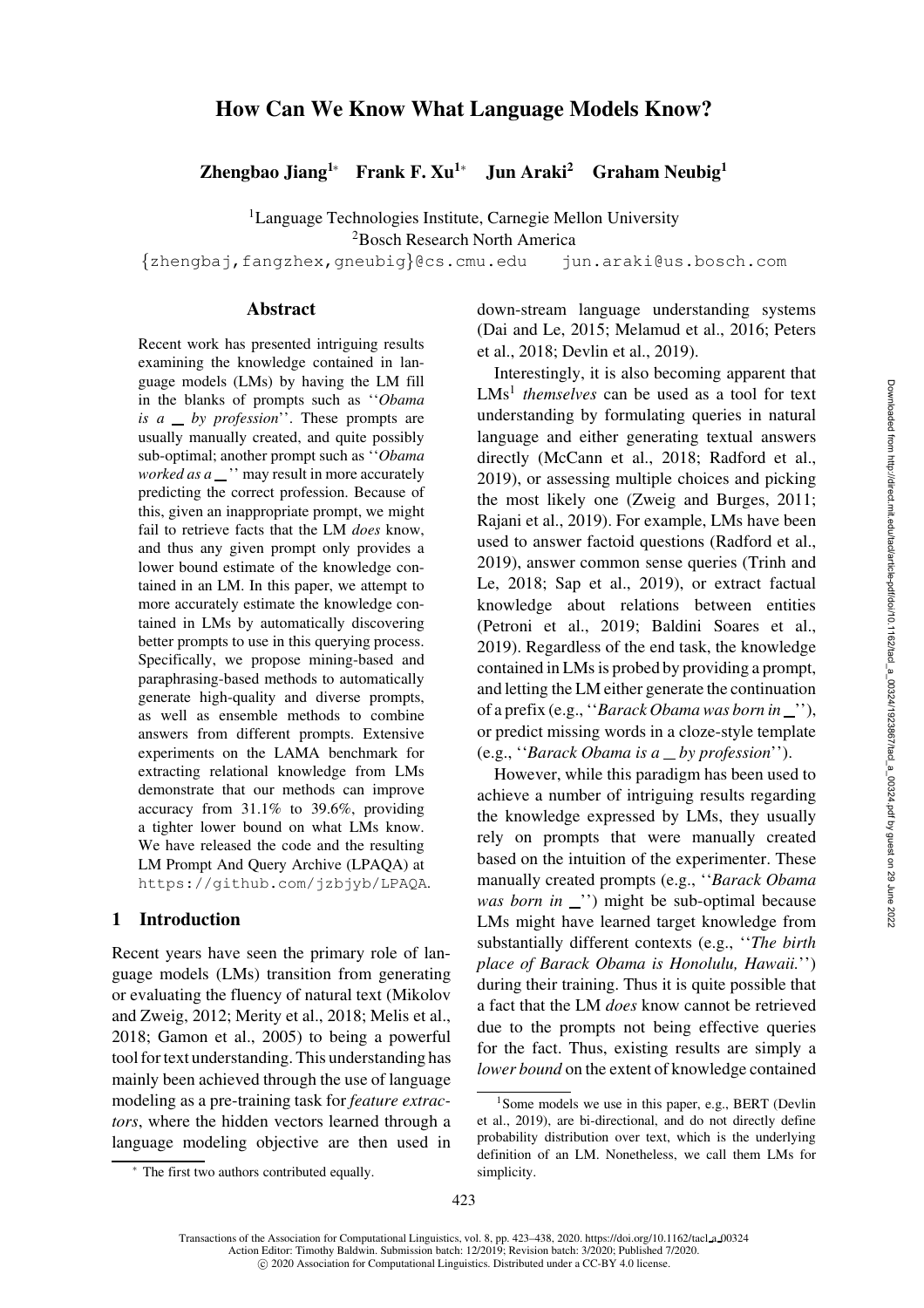| Prompts                                         |                                                    |                                         |                                       |  |  |  |
|-------------------------------------------------|----------------------------------------------------|-----------------------------------------|---------------------------------------|--|--|--|
|                                                 | DirectX is developed by $y_{\text{man}}$<br>manual |                                         |                                       |  |  |  |
| $y_{\text{mine}}$ released the DirectX<br>mined |                                                    |                                         |                                       |  |  |  |
|                                                 | paraphrased                                        | DirectX is created by $y_{\text{para}}$ |                                       |  |  |  |
|                                                 | Top 5 predictions and log probabilities            |                                         |                                       |  |  |  |
|                                                 | $y_{\rm man}$                                      | $y_{\rm mine}$                          | $y_{\rm para}$                        |  |  |  |
| 1                                               | Intel                                              |                                         | -1.06 Microsoft -1.77 Microsoft -2.23 |  |  |  |
| 2                                               | Microsoft -2.21 They                               |                                         | $-2.43$ Intel<br>$-2.30$              |  |  |  |
| 3                                               | $-2.76$ It<br><b>IBM</b>                           |                                         | $-2.80$ default<br>$-2.96$            |  |  |  |
| 4                                               | Google<br>$-3.40$ Sega                             | $-3.01$                                 | Apple<br>$-3.44$                      |  |  |  |
| 5                                               | Nokia<br>$-3.58$                                   | Sony<br>$-3.19$                         | Google<br>$-3.45$                     |  |  |  |

<span id="page-1-1"></span>Figure 1: Top-5 predictions and their log probabilities using different prompts (manual, mined, and paraphrased) to query BERT. Correct answer is underlined.

in LMs, and in fact, LMs may be even more knowledgeable than these initial results indicate. In this paper we ask the question: ''How can we tighten this lower bound and get a more accurate estimate of the knowledge contained in state-of-the-art LMs?'' This is interesting both scientifically, as a probe of the knowledge that LMs contain, and from an engineering perspective, as it will result in higher recall when using LMs as part of a knowledge extraction system.

In [particular, we focus on the setting of](#page-14-3) Petroni et al. [\(2019\)](#page-14-3) who examine extracting knowledge regarding the relations between entities (definitions in  $\S$  [2\)](#page-1-0). We propose two automatic methods to systematically improve the breadth and quality of the prompts used to query the existence of a relation  $(\S$  [3\)](#page-2-0). Specifically, as shown in [Figure 1,](#page-1-1) these are *mining-based* methods inspired by previous rel[ation extraction methods \(](#page-14-4)Ravichandran and Hovy, [2002](#page-14-4)), and *paraphrasing-based* methods that take a seed prompt (either manually created or automatically mined), and paraphrase it into several other semantically similar expressions. Further, because different prompts may work better when querying for different subjectobject pairs, we also investigate lightweight ensemble methods to combine the answers from different prompts together  $(\S 4)$  $(\S 4)$ .

We experiment on the LAMA benchmark (Petroniet al., [2019\)](#page-14-3), which is an English-language benchmark devised to test the ability of LMs to retrieve relations between entities  $(\S$  [5\)](#page-3-1). We first demonstrate that improved prompts significantly improve accuracy on this task, with the one-best prompt extracted by our method raising accuracy from 31.1% to 34.1% on BERT-base [\(Devlin et al.,](#page-12-2) [2019](#page-12-2)), with similar gains being obtained with

BERT-large as well. We further demonstrate that using a diversity of prompts through ensembling further improves accuracy to 39.6%. We perform extensive analysis and ablations, gleaning insights both about how to best query the knowledge stored in LMs and about potential directions for incorporating knowledge into LMs themselves. Finally, we have released the resulting LM Prompt And Query Archive (LPAQA) to facilitate future experiments on probing knowledge contained in LMs.

## <span id="page-1-0"></span>2 Knowledge Retrieval from LMs

Retrieving factual knowledge from LMs is quite different from querying standard declarative knowledge bases (KBs). In standard KBs, users formulate their information needs as a structured query defined by the KB schema and query language. For example, SELECT  $?y$  WHERE  $\{wd:Q76 \text{ wdt}:P19 \text{ ?}y\}$  is a SPARQL query to search the birth place of Barack Obama. In contrast, LMs must be queried by natural language prompts, such as "*Barack Obama was born in* "...", and the word assigned the highest probability in the blank will be returned as the answer. Unlike deterministic queries on KBs, this provides no guarantees of correctness or success.

While the idea of prompts is common to methods for extracting many varieties of knowledge from LMs, in this paper we specifically follow the formulation of [Petroni et al. \(2019](#page-14-3)), where factual knowledge is in the form of triples  $\langle x, r, y \rangle$ . Here x indicates the subject, y indicates the object, and  $r$  is their corresponding relation. To query the LM,  $r$  is associated with a cloze-style prompt  $t_r$  consisting of a sequence of tokens, two of which are placeholders for subjects and objects (e.g., ''x *plays at* y *position*''). The existence of the fact in the LM is assessed by replacing  $x$  with the surface form of the subject, and letting the model predict the missing object (e.g., ''*LeBron James plays at \_position*''):<sup>[2](#page-1-2)</sup>

$$
\hat{y} = \arg\max_{y' \in \mathcal{V}} P_{\text{LM}}(y'|x, t_r),
$$

<span id="page-1-2"></span><sup>2</sup>We can also go the other way around by filling in the objects and predicting the missing subjects. Since our focus is on improving prompts, we choose to be consistent with [Petroni et al.](#page-14-3) [\(2019](#page-14-3)) to make a fair comparison, and leave expl[oring other settings to future work. Also notably,](#page-14-3) Petroni et al. [\(2019\)](#page-14-3) only use objects consisting of a single token, so we only need to predict one word for the missing slot.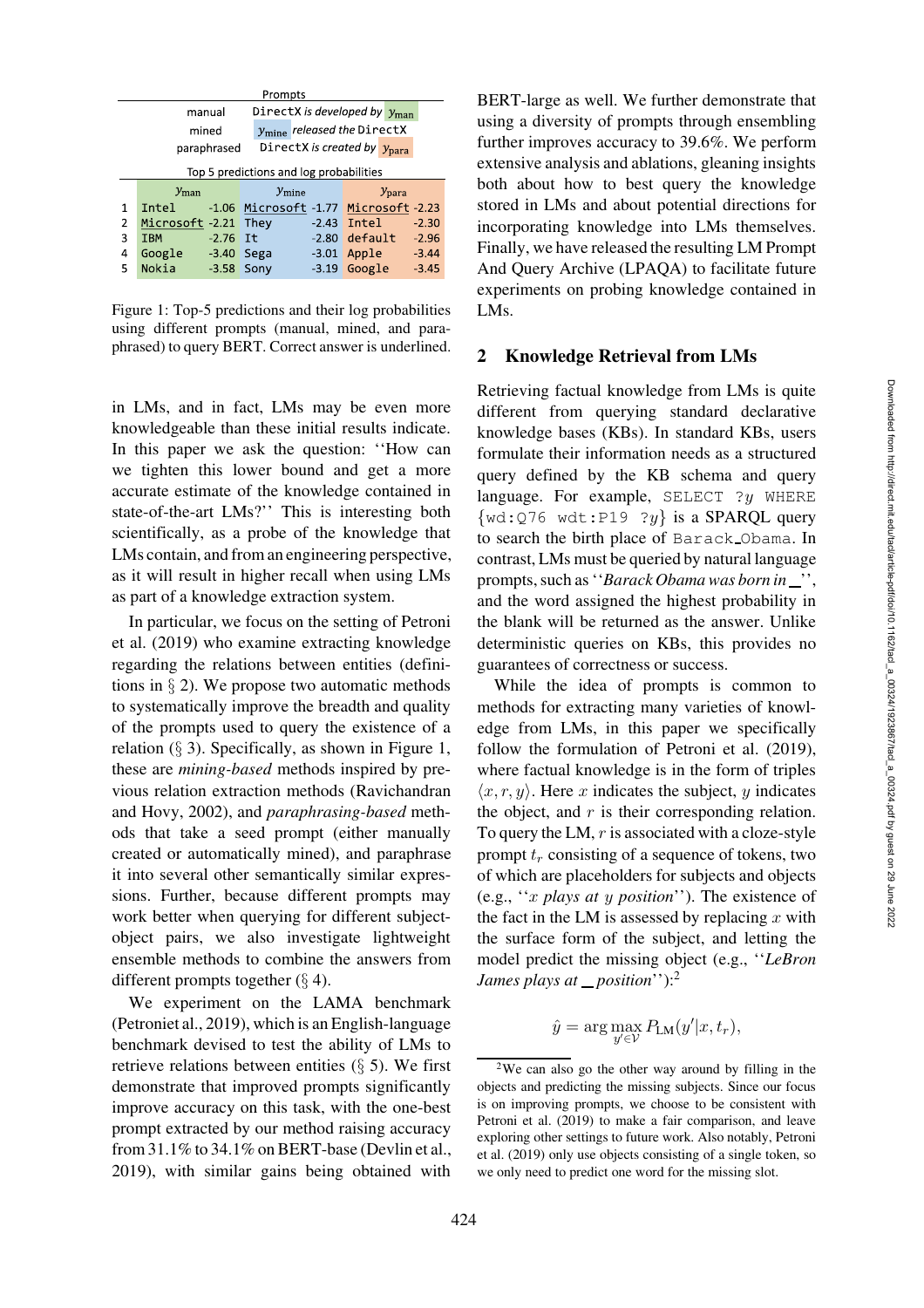where V is the vocabulary, and  $P_{LM}(y'|x, t_r)$ is the LM probability of predicting  $y'$  in the blank conditioned on the other tokens (i.e., the subject and the prompt). $3$  We say that an LM has knowledge of a fact if  $\hat{y}$  is the same as the groundtruth y. Because we would like our prompts to most effectively elicit any knowledge contained in the LM itself, a ''good'' prompt should trigger the LM to predict the ground-truth objects as often as possible.

In previous work [\(McCann et al.](#page-13-3), [2018](#page-13-3); Radford et al., [2019](#page-14-0); [Petroni et al., 2019](#page-14-3)),  $t_r$  has been a single manually defined prompt based on the intuition of the experimenter. As noted in the introduction, this method has no guarantee of being optimal, and thus we propose methods that *learn* effective prompts from a small set of training data consisting of gold subject-object pairs for each relation.

#### <span id="page-2-0"></span>3 Prompt Generation

First, we tackle prompt generation: the task of generating a set of prompts  $\{t_{r,i}\}_{i=1}^T$  for each relation  $r$ , where at least some of the prompts effectively trigger LMs to predict ground-truth objects. We employ two practical methods to either mine prompt candidates from a large corpus  $(\S$  [3.1\)](#page-2-2) or diversify a seed prompt through paraphrasing (§ [3.2\)](#page-2-3).

### <span id="page-2-2"></span>3.1 Mining-based Generation

Our first method is inspired by templatebased re[lation extraction methods \(](#page-11-1)Agichtein and Gravano, [2000;](#page-11-1) [Ravichandran and Hovy](#page-14-4), [2002\)](#page-14-4), which are based on the observation that words in the vicinity of the subject  $x$  and object  $y$  in a large corpus often describe the relation  $r$ . Based on this intuition, we first identify all the Wikipedia sentences that contain both subjects and objects of a specific relation  $r$  using the assumption of distant supervision, then propose two methods to extract prompts.

Middle-word Prompts Following the observation that words in the middle of the subject and object are often indicative of the relation, we directly use those words as prompts. For example, ''*Barack Obama was born in Hawaii*'' is converted into a prompt ''x *was born in* y'' by replacing the subject and the object with placeholders.

<span id="page-2-4"></span>[Dependency-based Prompts](#page-2-4) Toutanova et al. [\(2015](#page-14-5)) note that in cases of templates where words do not appear in the middle (e.g., ''*The capital of France is Paris*''), templates based on syntactic analysis of the sentence can be more effective for relation extraction. We follow this insight in our second strategy for prompt creation, which parses sentences with a dependency parser to identify the shortest dependency path between the subject and object, then uses the phrase spanning from the leftmost word to the rightmost word in the dependency path as a prompt. For instance, the dependency path in the above example is ''*France pobj of*  $\frac{prep}{\leftarrow}$  *capital*  $\frac{�\cdot \cdot \cdot \cdot}{\leftarrow}$  *is*  $\frac{attr}{\rightarrow}$  *Paris*'', where the leftmost and rightmost words are ''*capital*'' and ''*Paris*'', giving a prompt of ''*capital of* x *is*  $y'$ .

Notably, these mining-based methods do not rely on any manually created prompts, and can thus be flexibly applied to any relation where we can obtain a set of subject-object pairs. This will result in diverse prompts, covering a wide variety of ways that the relation may be expressed in text. However, it may also be prone to noise, as many prompts acquired in this way may not be very indicative of the relation (e.g., " $x, y$ "), even if they are frequent.

#### <span id="page-2-3"></span>3.2 Paraphrasing-based Generation

Our second method for generating prompts is more targeted—it aims to improve lexical diversity while remaining relatively faithful to the original prompt. Specifically, we do so by performing paraphrasing over the original prompt into other semantically similar or identical expressions. For example, if our original prompt is ''x *shares a border with*  $y''$ , it may be paraphrased into "x" *has a common border with* y'' and ''x *adjoins* y''. This is conceptually similar to query expansion techniques used in information retrieval that reformulate a given query to improve retrieval performance [\(Carpineto and Romano](#page-12-3), [2012](#page-12-3)).

Although many methods could be used for paraphrasing [\(Romano et al.](#page-14-6)[,](#page-11-2) [2006;](#page-14-6) Bhagat and Ravichandran, [2008\)](#page-11-2), we follow the simple

<span id="page-2-1"></span><sup>3</sup>We restrict to masked LMs in this paper because the missing slot might not be the last token in the sentence and computing this probability in traditional left-to-right LMs using Bayes' theorem is not tractable.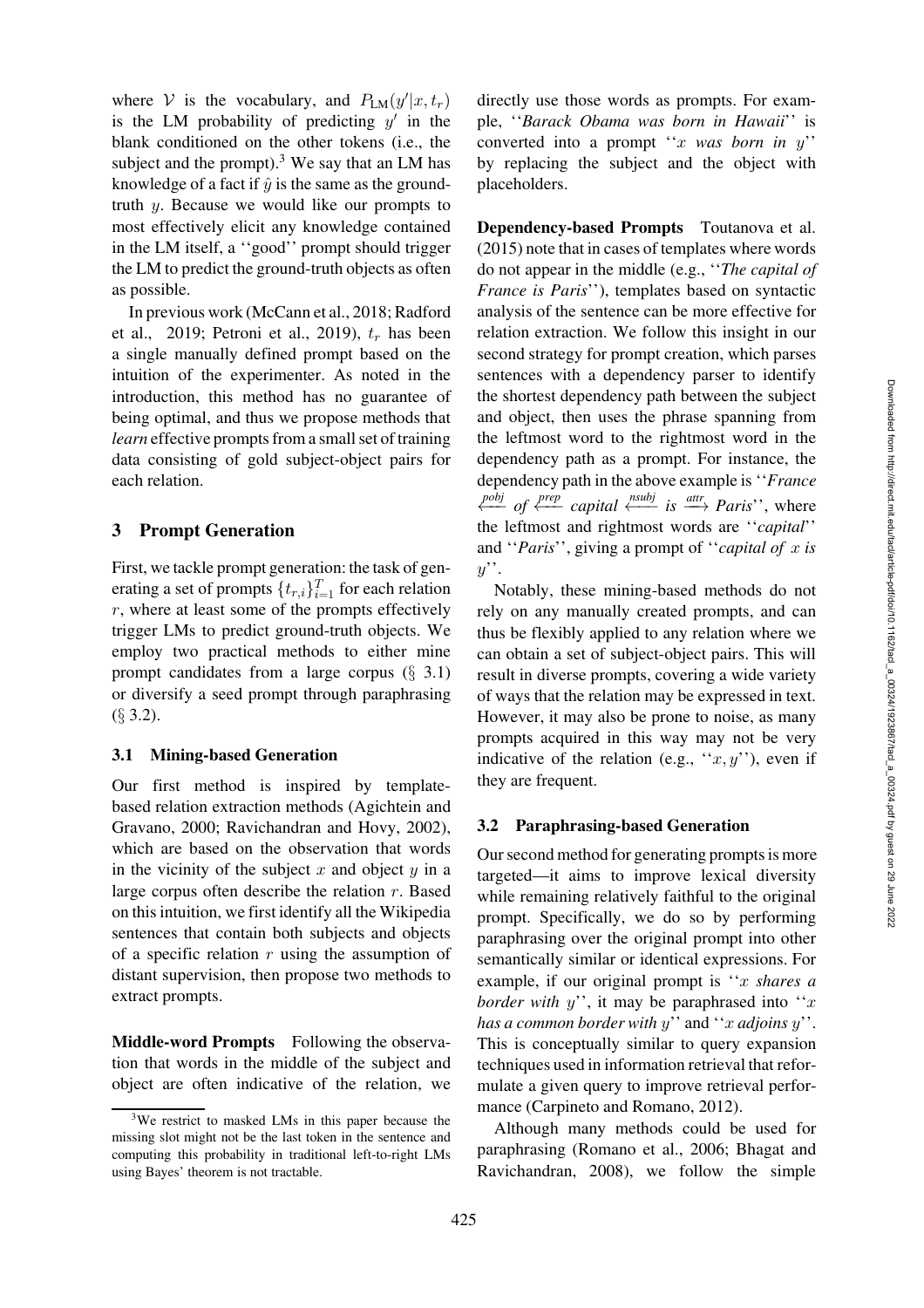method of using back-translation [\(Sennrich et al.,](#page-14-7) [2016](#page-14-7); [Mallinson et al., 2017\)](#page-13-4) to first translate the initial prompt into  $B$  candidates in another language, each of which is then back-translated into B candidates in the original language. We then rank  $B<sup>2</sup>$  candidates based on their roundtrip probability (i.e.,  $P_{\text{forward}}(\bar{t}|\hat{t}) \cdot P_{\text{backward}}(t|\bar{t}),$ where  $\hat{t}$  is the initial prompt,  $\bar{t}$  is the translated prompt in the other language, and  $t$  is the final prompt), and keep the top  $T$  prompts.

#### <span id="page-3-0"></span>4 Prompt Selection and Ensembling

In the previous section, we described methods to generate a set of candidate prompts  $\{t_{r,i}\}_{i=1}^T$  for a particular relation  $r$ . Each of these prompts may be more or less effective at eliciting knowledge from the LM, and thus it is necessary to decide how to use these generated prompts at test time. In this section, we describe three methods to do so.

#### 4.1 Top-1 Prompt Selection

For each prompt, we can measure its accuracy of predicting the ground-truth objects (on a training dataset) using:

$$
A(t_{r,i}) = \frac{\sum_{\langle x,y \rangle \in \mathcal{R}} \delta(y = \arg \max_{y'} P_{\text{LM}}(y'|x, t_{r,i}))}{|\mathcal{R}|},
$$

where  $R$  is a set of subject-object pairs with relation r, and  $\delta(\cdot)$  is Kronecker's delta function, returning 1 if the internal condition is true and 0 otherwise. In the simplest method for querying the LM, we choose the prompt with the highest accuracy and query using only this prompt.

#### <span id="page-3-4"></span>4.2 Rank-based Ensemble

Next we examine methods that use not only the top-1 prompt, but combine together multiple prompts. The advantage to this is that the LM may have observed different entity pairs in different contexts within its training data, and having a variety of prompts may allow for elicitation of knowledge that appeared in these different contexts.

Our first method for ensembling is a parameterfree method that averages the predictions of the top-ranked prompts. We rank all the prompts based on their accuracy of predicting the objects on the training set, and use the average log

probabilities<sup>[4](#page-3-2)</sup> from the top K prompts to calculate the probability of the object:

<span id="page-3-3"></span>
$$
s(y|x,r) = \sum_{i=1}^{K} \frac{1}{K} \log P_{LM}(y|x, t_{r,i}), \quad (1)
$$

$$
P(y|x,r) = \text{softmax}(s(\cdot|x,r))_y,\tag{2}
$$

where  $t_{r,i}$  is the prompt ranked at the *i*-th position. Here,  $K$  is a hyper-parameter, where a small  $K$ focuses on the few most accurate prompts, and a large K increases diversity of the prompts.

#### <span id="page-3-5"></span>4.3 Optimized Ensemble

The above method treats the top  $K$  prompts equally, which is sub-optimal given some prompts are more reliable than others. Thus, we also propose a method that directly optimizes prompt weights. Formally, we re-define the score in Equation [1](#page-3-3) as:

<span id="page-3-6"></span>
$$
s(y|x,r) = \sum_{i=1}^{T} P_{\theta_r}(t_{r,i}|r) \log P_{LM}(y|x,t_{r,i}),
$$
\n(3)

where  $P_{\theta_r}(t_{r,i}|r) = \text{softmax}(\theta_r)$  is a distribution over prompts parameterized by  $\theta_r$ , a T-sized realvalue vector. For every relation, we learn to score a different set of  $T$  candidate prompts, so the total number of parameters is  $T$  times the number of relations. The parameter  $\theta_r$  is optimized to maximize the probability of the gold-standard objects  $P(y|x, r)$  over training data.

#### <span id="page-3-1"></span>5 Main Experiments

#### 5.1 Experimental Settings

In this section, we assess the extent to which our prompts can improve fact prediction performance, raising the lower bound on the knowledge we discern is contained in LMs.

Dataset As data, we use the T-REx subset [\(ElSahar et al., 2018\)](#page-12-4) of the LAMA benchmark [\(Petroni et al., 2019\)](#page-14-3), which has a broader set of 41 relations (compared with the Google-RE subset, which only covers 3). Each relation is associated with at most 1000 subject-object pairs from Wikidata, and a single manually designed

<span id="page-3-2"></span><sup>4</sup> Intuitively, because we are combining together scores in the log space, this has the effect of penalizing objects that are very unlikely given any certain prompt in the collection. We also compare with linear combination in ablations in § [5.3.](#page-9-0)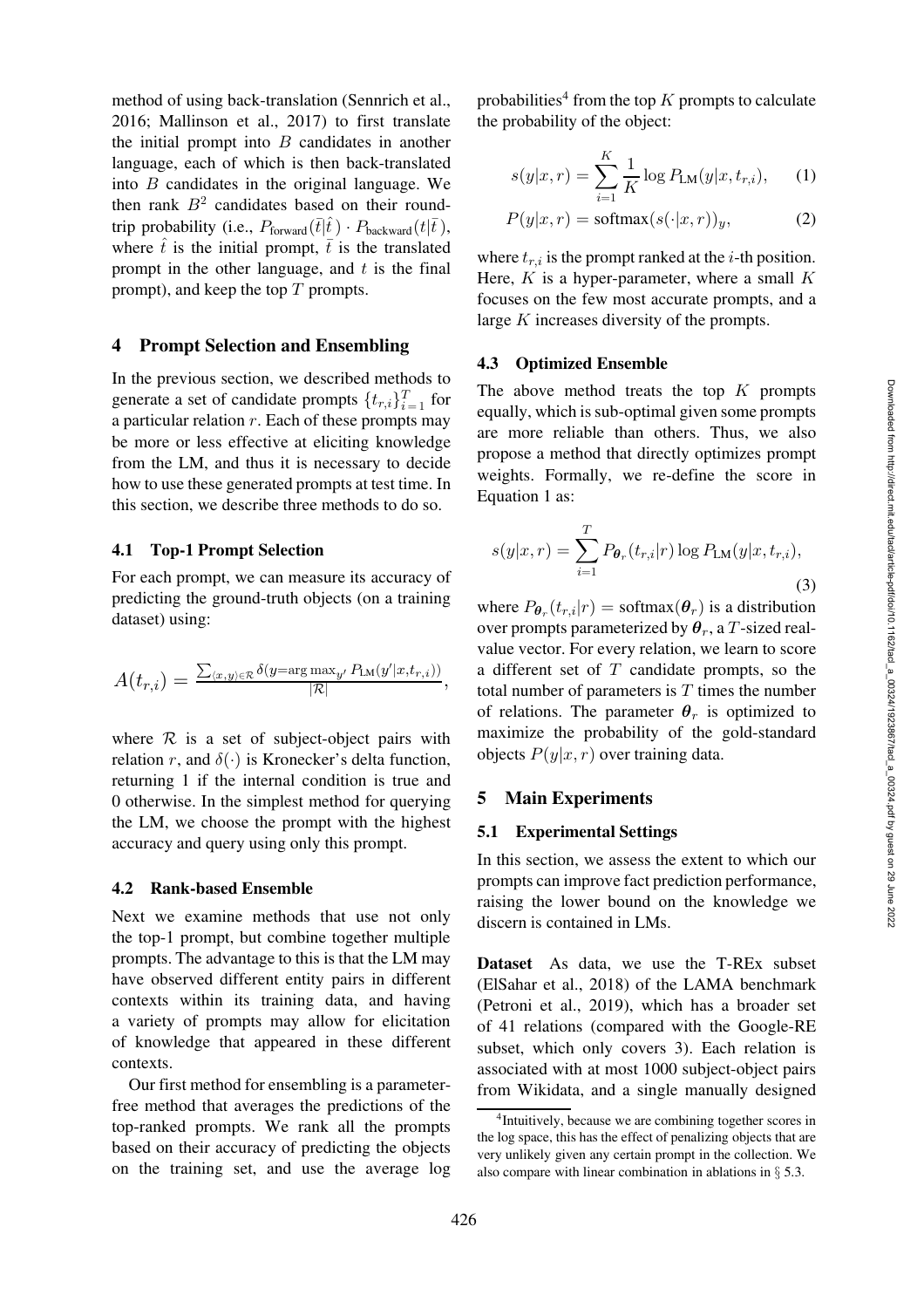prompt. To learn to mine prompts  $(\S$  [3.1\)](#page-2-2), rank prompts ( $\S$  [4.2\)](#page-3-4), or learn ensemble weights ( $\S$  [4.3\)](#page-3-5), we create a separate training set of subject-object pairs also from Wikidata for each relation that has no overlap with the T-REx dataset. We denote the training set as T-REx-train. For consistency with the T-REx dataset in LAMA, T-REx-train also is chosen to contain only single-token objects. To investigate the generality of our method, we also report the performance of our methods on the Google-RE subset,<sup>[5](#page-4-0)</sup> which takes a similar form to T-REx but is relatively small and only covers [three relations.](#page-14-8)

Pörner et al. [\(2019](#page-14-8)) note that some facts in LAMA can be recalled solely based on surface forms of entities, without memorizing facts. They filter out those easy-to-guess facts and create a more difficult benchmark, denoted as LAMA-UHN. We also conduct experiments on the T-REx subset of LAMA-UHN (i.e., T-REx-UHN) to investigate whether our methods can still obtain improvements on this harder benchmark. Dataset statistics are summarized in [Table 1.](#page-4-1)

Models As for the models to probe, in our main experiments we use the standard BERT-base and BERT-large models [\(Devlin et al.](#page-12-2), [2019](#page-12-2)). We also perform some experiments with other pretrained models enhanced with external entity representations, namely, ERNIE [\(Zhang et al.,](#page-15-2) [2019](#page-15-2)) and KnowBert [\(Peters et al.](#page-13-5), [2019\)](#page-13-5), which we believe may do better on recall of entities.

Evaluation Metrics We use two metrics to evaluate the success of prompts in probing LMs. The first evaluation metric, *micro-averaged* accuracy, follows the LAMA benchmark<sup>[6](#page-4-2)</sup> in calculating the accuracy of all subject-object pairs for relation  $r$ :

$$
\frac{1}{|\mathcal{R}|} \sum_{\langle x,y \rangle \in \mathcal{R}} \delta(\hat{y} = y),
$$

where  $\hat{y}$  is the prediction and y is the ground truth. Then we average across all relations. However, we found that the object distributions

| <b>Properties</b> | T-REx | <b>T-REx-UHN</b> | <b>T-REx-train</b> |
|-------------------|-------|------------------|--------------------|
| #sub-obj pairs    | 830.2 | 661.1            | 948.7              |
| #unique subject   | 767.8 | 600.8            | 880.1              |
| #unique objects   | 150.9 | 120.5            | 354.6              |
| object entropy    | 3.6   | 3.4              | 4.4                |

<span id="page-4-1"></span>Table 1: Dataset statistics. All the values are averaged across 41 relations.

of some relations are extremely skewed (e.g., more than half of the objects in relation native language are French). This can lead to deceptively high scores, even for a majorityclass baseline that picks the most common object for each relation, which achieves a score of 22.0%. To mitigate this problem, we also report *macroaveraged accuracy*, which computes accuracy for each unique object separately, then averages them together to get the relation-level accuracy:

$$
\frac{1}{|\text{uni\_obj}(\mathcal{R})|} \sum_{y' \in \text{uni\_obj}(\mathcal{R})} \frac{\sum_{\langle x, y \rangle \in \mathcal{R}, y = y'} \delta(\hat{y} = y)}{\left|\{y | \langle x, y \rangle \in \mathcal{R}, y = y'\}\right|},
$$

where  $\text{uni\_obj}(\mathcal{R})$  returns a set of *unique* objects from relation  $r$ . This is a much stricter metric, with the majority-class baseline only achieving a score of 2.2%.

Methods We attempted different methods for prompt generation and selection/ensembling, and compare them with the manually designed prompts used in [Petroni et al.](#page-14-3) [\(2019](#page-14-3)). Majority refers to predicting the majority object for each relation, as mentioned above. Man is the baseline from [Petroni et al. \(2019](#page-14-3)) that only uses the manually designed prompts for retrieval. Mine  $(\S$  [3.1\)](#page-2-2) uses the prompts mined from Wikipedia through both middle words and dependency paths, and Mine+Man combines them with the manual prompts. **Mine+Para**  $(\S$  [3.2\)](#page-2-3) paraphrases the highest-ranked mined prompt for each relation, while **Man+Para** uses the manual one instead.

The prompts are combined either by averaging the log probabilities from the TopK highestranked prompts  $(\S$  [4.2\)](#page-3-4) or the weights after optimization  $(\S 4.3;$  $(\S 4.3;$  **Opti.**). **Oracle** represents the upper bound of the performance of the generated prompts, where a fact is judged as correct if *any* one of the prompts allows the LM to successfully predict the object.

**Implementation Details** We use  $T = 40$  most frequent prompts either generated through mining

<span id="page-4-0"></span><sup>5</sup>[https://code.google.com/archive/p/](https://code.google.com/archive/p/relation-extraction-corpus/) [relation-extraction-corpus/](https://code.google.com/archive/p/relation-extraction-corpus/).

<span id="page-4-2"></span><sup>6</sup> In LAMA, it is called ''P@1.'' There might be multiple correct answers for some cases, e.g., a person speaking multiple languages, but we only use one ground truth. We will leave exploring more advanced evaluation methods to future work.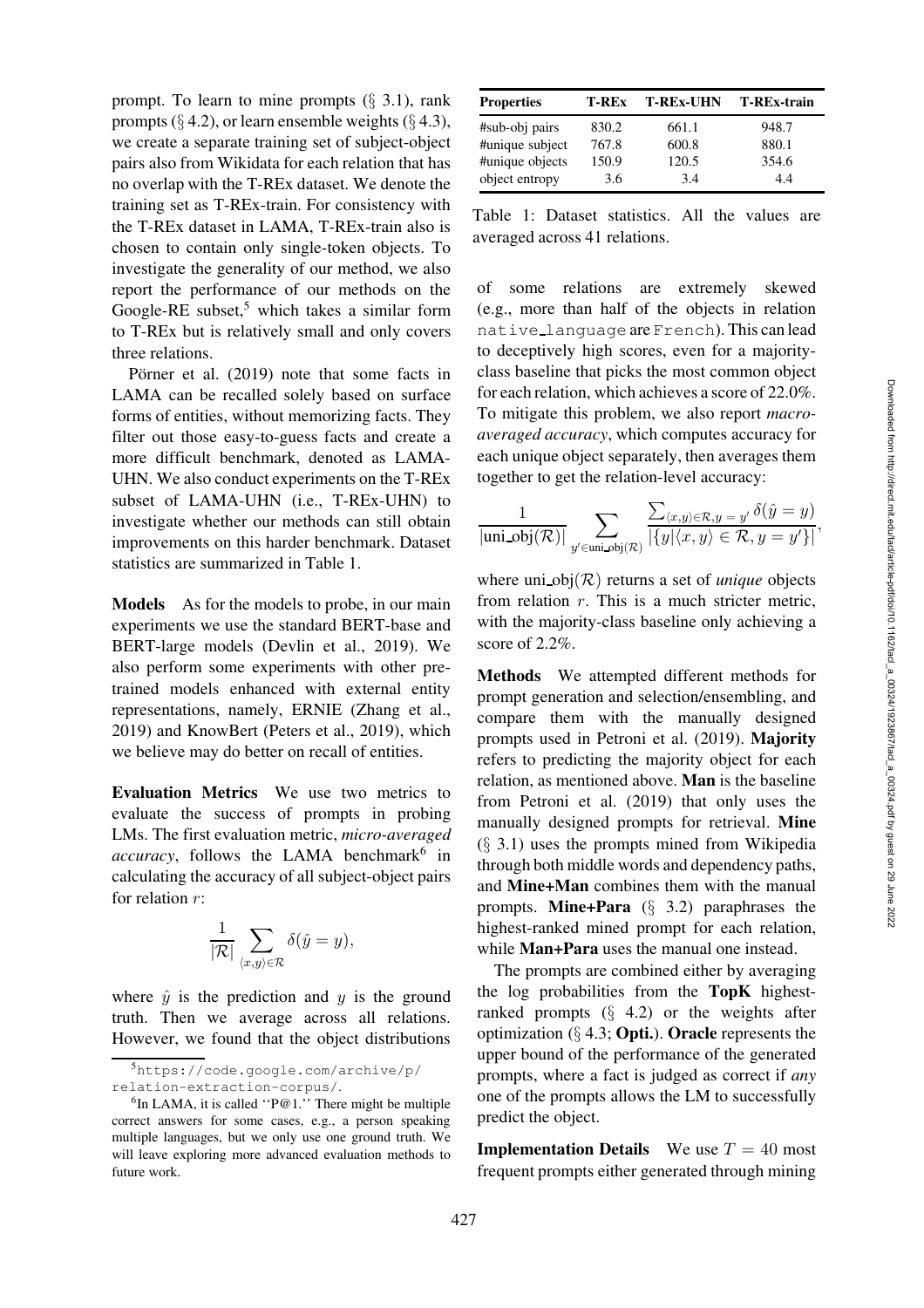or paraphrasing in all experiments, and the number of candidates in back-translation is set to  $B = 7$ . We remove prompts only containing stopwords/ punctuations or longer than 10 words to reduce noise. We use the round-trip English-German neural machine translation models pre-trained on WMT'19 [\(Ng et al.](#page-13-6), [2019\)](#page-13-6) for back-translation, as English-German is one of the most highly resourced language pairs.[7](#page-5-0) When optimizing en[semble parameters, we use Adam \(](#page-13-7)Kingma and Ba, [2015](#page-13-7)) with default parameters and batch size of 32.

### 5.2 Evaluation Results

Micro- and macro-averaged accuracy of different methods are reported in [Tables 2](#page-5-1) and [3,](#page-5-2) respectively.

Single Prompt Experiments When only one prompt is used (in the first Top1 column in both tables), the best of the proposed prompt generation methods increases micro-averaged accuracy from 31.1% to 34.1% on BERT-base, and from 32.3% to 39.4% on BERT-large. This demonstrates that the manually created prompts are a somewhat weak lower bound; there are other prompts that further improve the ability to query knowledge from LMs. [Table 4](#page-6-0) shows some of the mined prompts that resulted in a large performance gain compared with the manual ones. For the relation religion, ''x *who converted to* y'' improved 60.0% over the manually defined prompt of ''x *is affiliated with the* y *religion*'', and for the relation subclass of, ''x *is a type of* y'' raised the accuracy by 22.7% over ''x *is a subclass of* y''. It can be seen that the largest gains from using mined prompts seem to occur in cases where the manually defined prompt is more complicated syntactically (e.g., the former), or when it uses less common wording (e.g., the latter) than the mined prompt.

Prompt Ensembling Next we turn to experiments that use multiple prompts to query the LM. Comparing the single-prompt results in column 1 to the ensembled results in the following three columns, we can see that ensembling multiple prompts almost always leads to better performance. The simple average used in Top3 and

| <b>Prompts</b> | Top1 | Top3 | Top5                   |      | Opti. Oracle |
|----------------|------|------|------------------------|------|--------------|
|                |      |      | $BERT-base (Man=31.1)$ |      |              |
| Mine           | 31.4 | 34.2 | 34.7                   | 38.9 | 50.7         |
| Mine+Man       | 31.6 | 35.9 | 35.1                   | 39.6 | 52.6         |
| Mine+Para      | 32.7 | 34.0 | 34.5                   | 36.2 | 48.1         |
| Man+Para       | 34.1 | 35.8 | 36.6                   | 37.3 | 47.9         |
|                |      |      | BERT-large (Man=32.3)  |      |              |
| Mine           | 37.0 | 37.O | 36.4                   | 43.7 | 54.4         |
| Mine+Man       | 39.4 | 40.6 | 38.4                   | 43.9 | 56.1         |
| Mine+Para      | 37.8 | 38.6 | 38.6                   | 40.1 | 51.8         |
| Man+Para       | 35.9 | 37.3 | 38.0                   | 38.8 | 50.0         |

<span id="page-5-1"></span>Table 2: Micro-averaged accuracy of different methods (%). Majority gives us 22.0%. Italic indicates best single-prompt accuracy, and bold indicates the best non-oracle accuracy overall.

| <b>Prompts</b> | Top1 | Top3 |                          | Top5 Opti. | <b>Oracle</b> |
|----------------|------|------|--------------------------|------------|---------------|
|                |      |      | $BERT-base (Man=22.8)$   |            |               |
| Mine           | 20.7 | 22.7 | 23.9                     | 25.7       | 36.2          |
| Mine+Man       | 21.3 | 23.8 | 24.8                     | 26.6       | 38.0          |
| Mine+Para      | 212  | 22.4 | 23.0                     | 23.6       | 34.1          |
| Man+Para       | 22.8 | 23.8 | 24.6                     | 25.0       | 34.9          |
|                |      |      | $BERT$ -large (Man=25.7) |            |               |
| Mine           | 26.4 | 26.3 | 25.9                     | 30.1       | 40.7          |
| Mine+Man       | 28.1 | 28.3 | 27.3                     | 30.7       | 42.2          |
| Mine+Para      | 26.2 | 27.1 | 27.0                     | 27.1       | 38.3          |
| Man+Para       | 25.9 | 27.8 | 28.3                     | 28.0       | 39.3          |

<span id="page-5-2"></span>Table 3: Macro-averaged accuracy of different methods (%). Majority gives us 2.2%. Italic indicates best single-prompt accuracy, and bold indicates the best non-oracle accuracy overall.

Top5 outperforms Top1 across different prompt generation methods. The optimized ensemble further raises micro-averaged accuracy to 38.9% and 43.7% on BERT-base and BERT-large respectively, outperforming the rank-based ensemble by a large margin. These two sets of results demonstrate that diverse prompts can indeed query the LM in different ways, and that the optimizationbased method is able to find weights that effectively combine different prompts together.

We list the learned weights of top-3 mined prompts and accuracy gain over only using the top-1 prompt in [Table 5.](#page-6-1) Weights tend to concentrate on one particular prompt, and the other prompts serve as complements. We also depict the performance of the rank-based ensemble method

<span id="page-5-0"></span><sup>7</sup>[https://github.com/pytorch/fairseq/tree/](https://github.com/pytorch/fairseq/tree/master/examples/wmt19) [master/examples/wmt19](https://github.com/pytorch/fairseq/tree/master/examples/wmt19).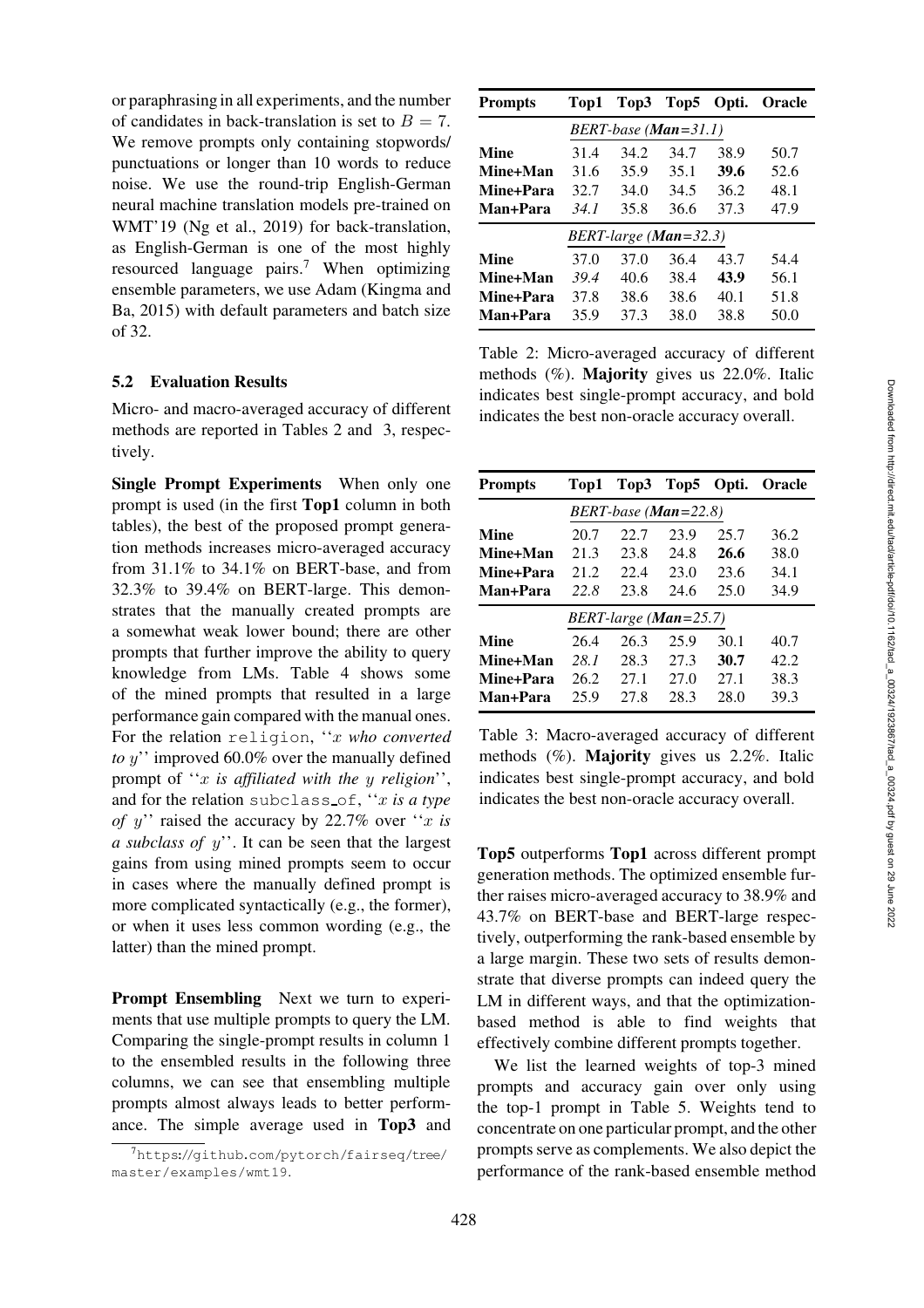| TD.             | <b>Relations</b>          | <b>Manual Prompts</b>                                   | <b>Mined Prompts</b>        | Acc. Gain |
|-----------------|---------------------------|---------------------------------------------------------|-----------------------------|-----------|
|                 | P <sub>140</sub> religion | $x$ is affiliated with the $y$ religion                 | x who converted to $y$      | $+60.0$   |
|                 |                           | P159 headquarters location The headquarter of x is in y | x is based in $y$           | $+4.9$    |
| P <sub>20</sub> | place of death            | x died in $y$                                           | $x$ died at his home in $y$ | $+4.6$    |
|                 | P264 record label         | $x$ is represented by music label $y$                   | x recorded for $y$          | $+17.2$   |
|                 | P279 subclass of          | x is a subclass of $y$                                  | $x$ is a type of $y$        | $+22.7$   |
| P39             | position held             | $x$ has the position of $y$                             | $x$ is elected $y$          | $+7.9$    |

<span id="page-6-0"></span>Table 4: Micro-averaged accuracy gain (%) of the mined prompts over the manual prompts.

| ID               | <b>Relations</b> | <b>Prompts and Weights</b>                                                                                       | Acc. Gain |
|------------------|------------------|------------------------------------------------------------------------------------------------------------------|-----------|
| P <sub>127</sub> | owned by         | x is owned by y 485 x was acquired by y $151$ x division of y $151$                                              | $+7.0$    |
| P <sub>140</sub> | religion         | x who converted to y $\mathcal{L}_{15}$ y tirthankara x $\mathcal{L}_{190}$ y dedicated to x $\mathcal{L}_{110}$ | $+12.2$   |
| P176             | manufacturer     | y introduced the x $\mathbf{594}$ y announced the x $\mathbf{286}$ x attributed to the y $\mathbf{111}$          | $+7.0$    |

<span id="page-6-1"></span>Table 5: Weights of top-3 mined prompts, and the micro-averaged accuracy gain (%) over using the top-1 prompt.

with respect to the number of prompts in [Figure 2.](#page-6-2) For mined prompts, top-2 or top-3 usually gives us the best results, while for paraphrased prompts, top-5 is the best. Incorporating more prompts does not always improve accuracy, a finding consistent with the rapidly decreasing weights learned by the optimization-based method. The gap between Oracle and Opti. indicates that there is still space for improvement using better ensemble methods.

Mining vs. Paraphrasing For the rank-based ensembles (Top1, 3, 5), prompts generated by paraphrasing usually perform better than mined prompts, while for the optimization-based ensemble (Opti.), mined prompts perform better. We conjecture this is because mined prompts exhibit more variation compared to paraphrases, and proper weighting is of central importance. This difference in the variation can be observed in the average edit distance between the prompts of each class, which is 3.27 and 2.73 for mined and paraphrased prompts respectively. However, the improvement led by ensembling paraphrases is still significant over just using one prompt (Top1 vs. Opti.), raising microaveraged accuracy from 32.7% to 36.2% on BERT-base, and from 37.8% to 40.1% on BERTlarge. This indicates that even small modifications to prompts can result in relatively large changes in predictions. [Table 6](#page-6-3) demonstrates cases where modification of one word (either function or content word) leads to significant accuracy



<span id="page-6-2"></span>Figure 2: Performance for different top-K ensembles.

| ID               | <b>Modifications</b>                   | Acc. Gain |
|------------------|----------------------------------------|-----------|
| P413             | x plays in $\rightarrow$ at y position | $+23.2$   |
| P495             | x was created $\rightarrow$ made in y  | $+10.8$   |
| P495             | x was $\rightarrow$ is created in y    | $+10.0$   |
| P <sub>361</sub> | $x$ is a part of $y$                   | $+2.7$    |
| P413             | x plays $\frac{1}{2}$ y position       | $+2.2$    |

<span id="page-6-3"></span>Table 6: Small modifications (update, insert, and delete) in paraphrase lead to large accuracy gain  $(\%)$ .

improvements, indicating that large-scale LMs are still brittle to small changes in the ways they are queried.

Middle-word vs. Dependency-based We compare the performance of only using middleword prompts and concatenating them with dependency-based prompts in [Table 7.](#page-7-0) The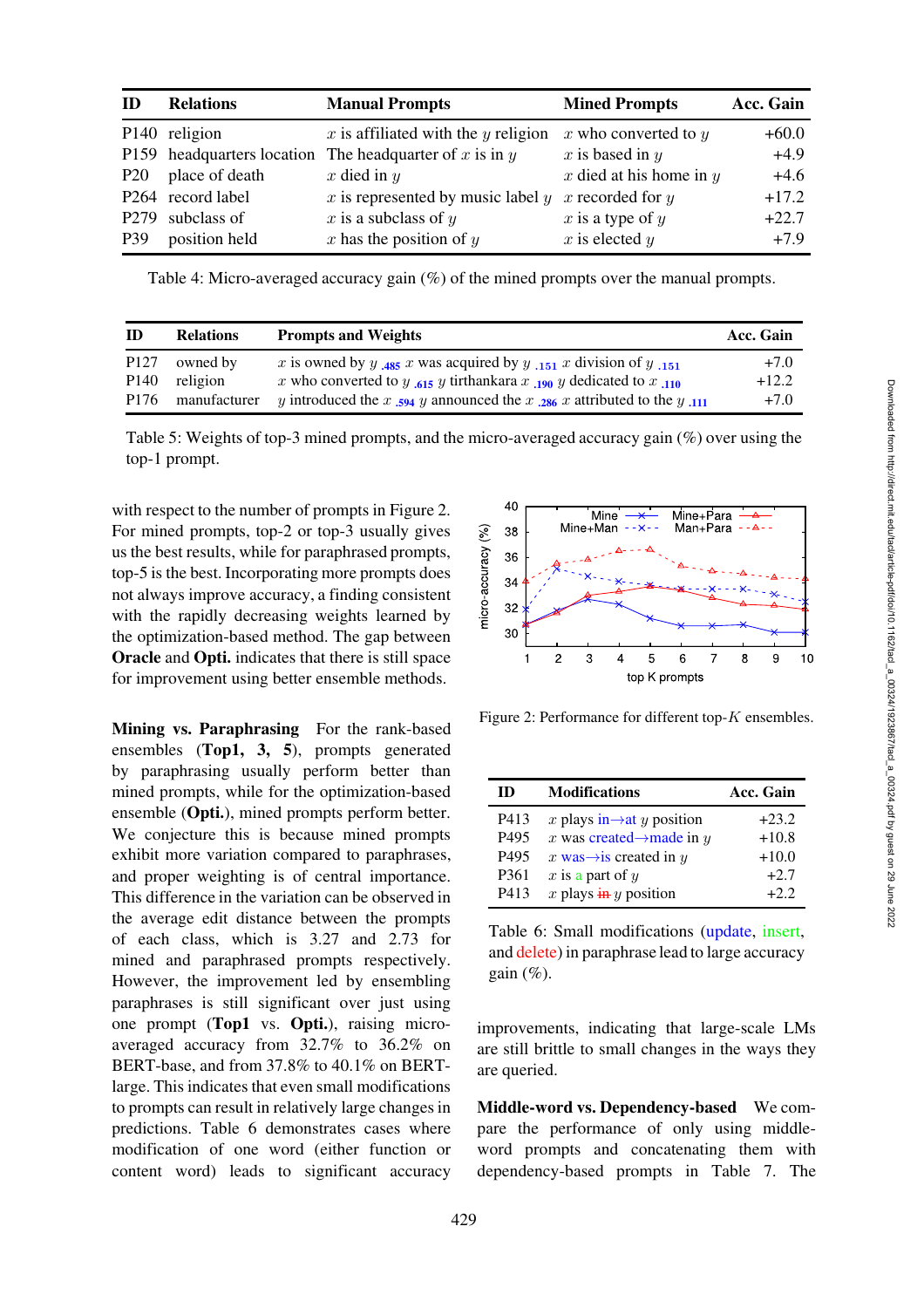<span id="page-7-0"></span>Table 7: Ablation study of middle-word and dependency-based prompts on BERT-base.

| Model                | Man Mine      |      | Mine Mine Man<br>+Man +Para +Para |      |
|----------------------|---------------|------|-----------------------------------|------|
| <b>BERT</b>          | 31.1 38.9     | 39.6 | 36.2                              | 37.3 |
| <b>ERNIE</b>         | $32.1$ $42.3$ | 43.8 | 40.1                              | 41.1 |
| KnowBert $26.2$ 34.1 |               | 34.6 | 31.9                              | 32.1 |

<span id="page-7-1"></span>Table 8: Micro-averaged accuracy (%) of various LMs

improvements confirm our intuition that words belonging to the dependency path but not in the middle of the subject and object are also indicative of the relation.

Micro vs. Macro Comparing [Tables 2](#page-5-1) and [3,](#page-5-2) we can see that macro-averaged accuracy is much lower than micro-averaged accuracy, indicating that macro-averaged accuracy is a more challenging metric that evaluates how many unique objects LMs know. Our optimizationbased method improves macro-averaged accuracy from 22.8% to 25.7% on BERT-base, and from 25.7% to 30.1% on BERT-base. This again confirms the effectiveness of ensembling multiple prompts, but the gains are somewhat smaller. Notably, in our optimization-based methods, the ensemble weights are optimized on each example in the training set, which is more conducive to optimizing micro-averaged accuracy. Optimization to improve macroaveraged accuracy is potentially an interesting direction for future work that may result in prompts more generally applicable to different types of objects.

Performance of Different LMs In [Table 8,](#page-7-1) we compare BERT with ERNIE and KnowBert, which are enhanced with external knowledge by explicitly incorporating entity embeddings. ERNIE outperforms BERT by 1 point even with the manually defined prompts, but our prompt generation methods further emphasize the difference between the two methods, with the highest accuracy numbers differing by 4.2 points using the Mine+Man method. This

| Model                                                                | Man Mine | Mine Mine Man<br>+Man +Para +Para |       |
|----------------------------------------------------------------------|----------|-----------------------------------|-------|
| BERT-base 21.3 28.7 29.4 26.8 27.0<br>BERT-large 24.2 34.5 34.5 31.6 |          |                                   | -29.8 |

<span id="page-7-2"></span>Table 9: Micro-averaged accuracy (%) on LAMA-UHN.

| Model                                                | Man Mine | Mine Mine Man<br>+Man +Para +Para |              |
|------------------------------------------------------|----------|-----------------------------------|--------------|
| BERT-base 9.8 10.0 10.4<br>BERT-large 10.5 10.6 11.3 |          | 9.6<br>10.4                       | 10.0<br>10.7 |

<span id="page-7-3"></span>Table 10: Micro-averaged accuracy (%) on Google-RE.

indicates that if LMs are queried effectively, the differences between highly performant models may become more clear. KnowBert underperforms BERT on LAMA, which is opposite to the observation made in [Peters et al.](#page-13-5) [\(2019](#page-13-5)). This is probably because that multi token subjects/objects are used to evaluate KnowBert in [Peters et al. \(2019](#page-13-5)), while LAMA contains only single-token objects.

LAMA-UHN Evaluation The performances on LAMA-UHN benchmark are reported in [Table 9.](#page-7-2) Although the overall performances drop dramatically compared to the performances on the original LAMA benchmark [\(Table 2\)](#page-5-1), optimized ensembles can still outperform manual prompts by a large margin, indicating that our methods are effective in retrieving knowledge that cannot be inferred based on surface forms.

## 5.3 Analysis

Next, we perform further analysis to better understand what type of prompts proved most suitable for facilitating retrieval of knowledge from LMs.

Prediction Consistency by Prompt We first analyze the conditions under which prompts will yield different predictions. We define the divergence between predictions of two prompts  $t_{r,i}$  and  $t_{r,i}$  using the following equation:

$$
\textup{Div}(t_{r,i}, t_{r,j}) = \frac{\sum_{\langle x, y \rangle \in \mathcal{R}} \delta(C(x, y, t_{r,i}) \neq C(x, y, t_{r,j}))}{|\mathcal{R}|},
$$

where  $C(x, y, t_{r,i}) = 1$  if prompt  $t_{r,i}$  can successfully predict y and 0 otherwise, and  $\delta(\cdot)$  is

430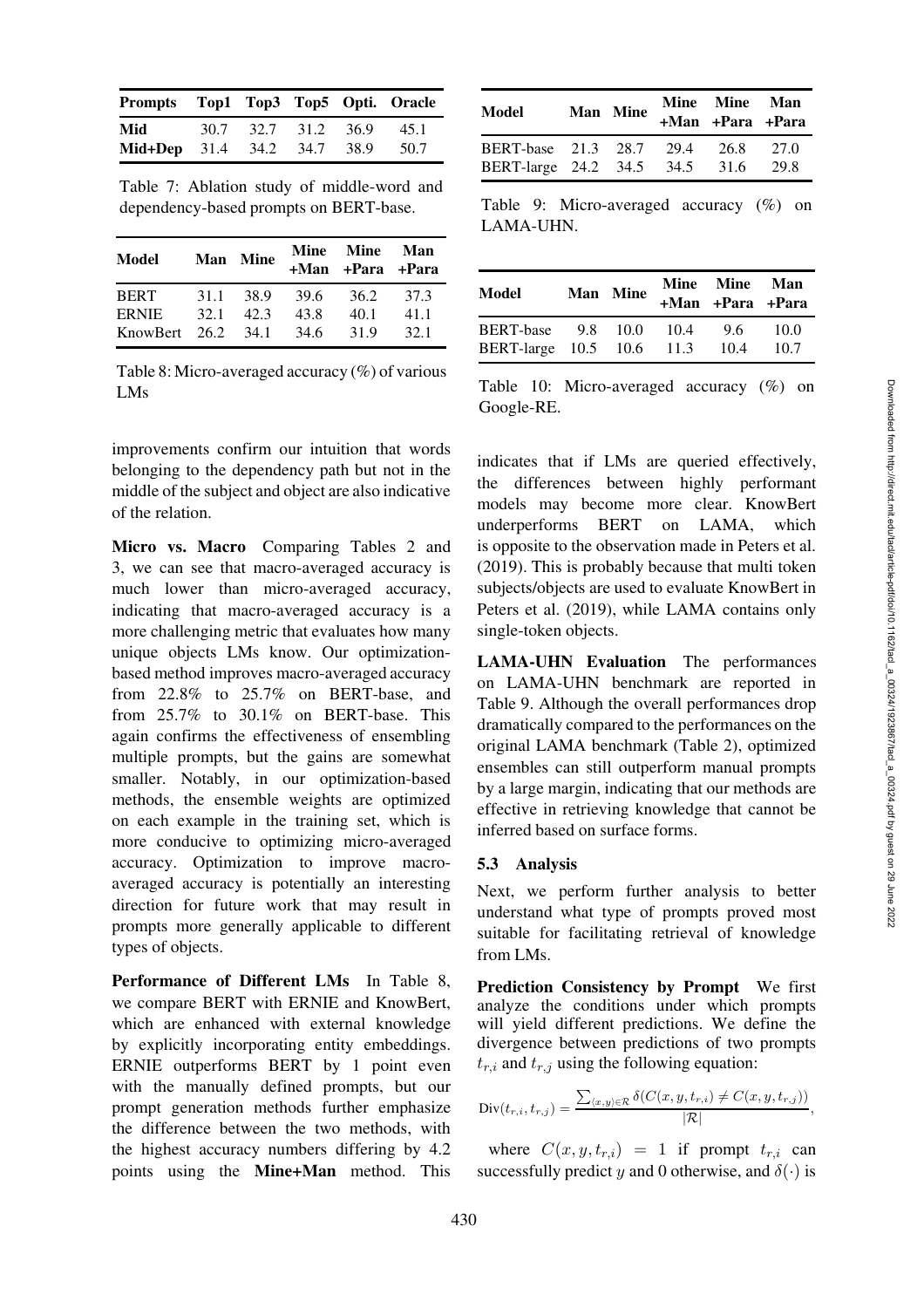

<span id="page-8-0"></span>Figure 3: Correlation of edit distance between prompts and their prediction divergence.

| $x/y \vee y/x$ | $x/u \vee P u/x$                      | $x/u \vee W^* P u/x$ |  |  |  |
|----------------|---------------------------------------|----------------------|--|--|--|
|                | $V =$ verb particle? adv?             |                      |  |  |  |
|                | $W = (noun   adj   adv   pron   det)$ |                      |  |  |  |
|                | $P = (prep   particle   inf. marker)$ |                      |  |  |  |

<span id="page-8-1"></span>Table 11: Three part-of-speech-based regular expressions used in ReVerb to identify relational phrases.

Kronecker's delta. For each relation, we normalize the edit distance of two prompts into  $[0, 1]$  and bucket the normalized distance into five bins with intervals of 0.2. We plot a box chart for each bin to visualize the distribution of prediction divergence in [Figure 3,](#page-8-0) with the green triangles representing mean values and the green bars in the box representing median values. As the edit distance becomes larger, the divergence increases, which confirms our intuition that very different prompts tend to cause different prediction results. The Pearson correlation coefficient is 0.25, which shows that there is a weak correlation between these two quantities.

Performance on Google-RE We also report the performance of optimized ensemble on the Google-RE subset in [Table 10.](#page-7-3) Again, ensembling diverse prompts improves accuracies for both the BERT-base and BERT-large models. The gains are somewhat smaller than those on the T-REx subset, which might be caused by the fact that there are only three relations and one of them (predicting the birth date of a person) is particularly hard to the extent that only one prompt yields non-zero accuracy.



<span id="page-8-2"></span>Figure 4: Ranking position distribution of prompts with different patterns. Lower is better.

POS-based Analysis Next, we try to examine which types of prompts tend to be effective in the abstract by examining the part-of-speech (POS) patterns of prompts that successfully extract knowledge from LMs. In open information extraction systems [\(Banko et al., 2007\)](#page-11-3), manually defined patterns are often leveraged to filter out noisy relational phrases. For example, ReVerb [\(Fader et al., 2011](#page-12-5)) incorporates three syntactic constraints listed in [Table 11](#page-8-1) to improve the coherence and informativeness of the mined relational phrases. To test whether these patterns are also indicative of the ability of a prompt to retrieve knowledge from LMs, we use these three patterns to group prompts generated by our methods into four clusters, where the ''other'' cluster contains prompts that do not match any pattern. We then calculate the rank of each prompt within the extracted prompts, and plot the distribution of rank using box plots in Figure  $4<sup>8</sup>$  $4<sup>8</sup>$  $4<sup>8</sup>$ We can see that the average rank of prompts matching these patterns is better than those in the ''other'' group, confirming our intuitions that good prompts should conform with those patterns. Some of the best performing prompts' POS signatures are " $x$  VBD VBN IN  $y$ " (e.g., "x *was born in*  $y$ ") and "x VBZ DT NN IN  $y$ " (e.g., ''x *is the capital of* y'').

Cross-model Consistency Finally, it is of interest to know whether the prompts that we are extracting are highly tailored to a

<span id="page-8-3"></span><sup>&</sup>lt;sup>8</sup>We use the ranking position of a prompt to represent its quality instead of its accuracy because accuracy distributions of different relations might span different ranges, making accuracy not directly comparable across relations.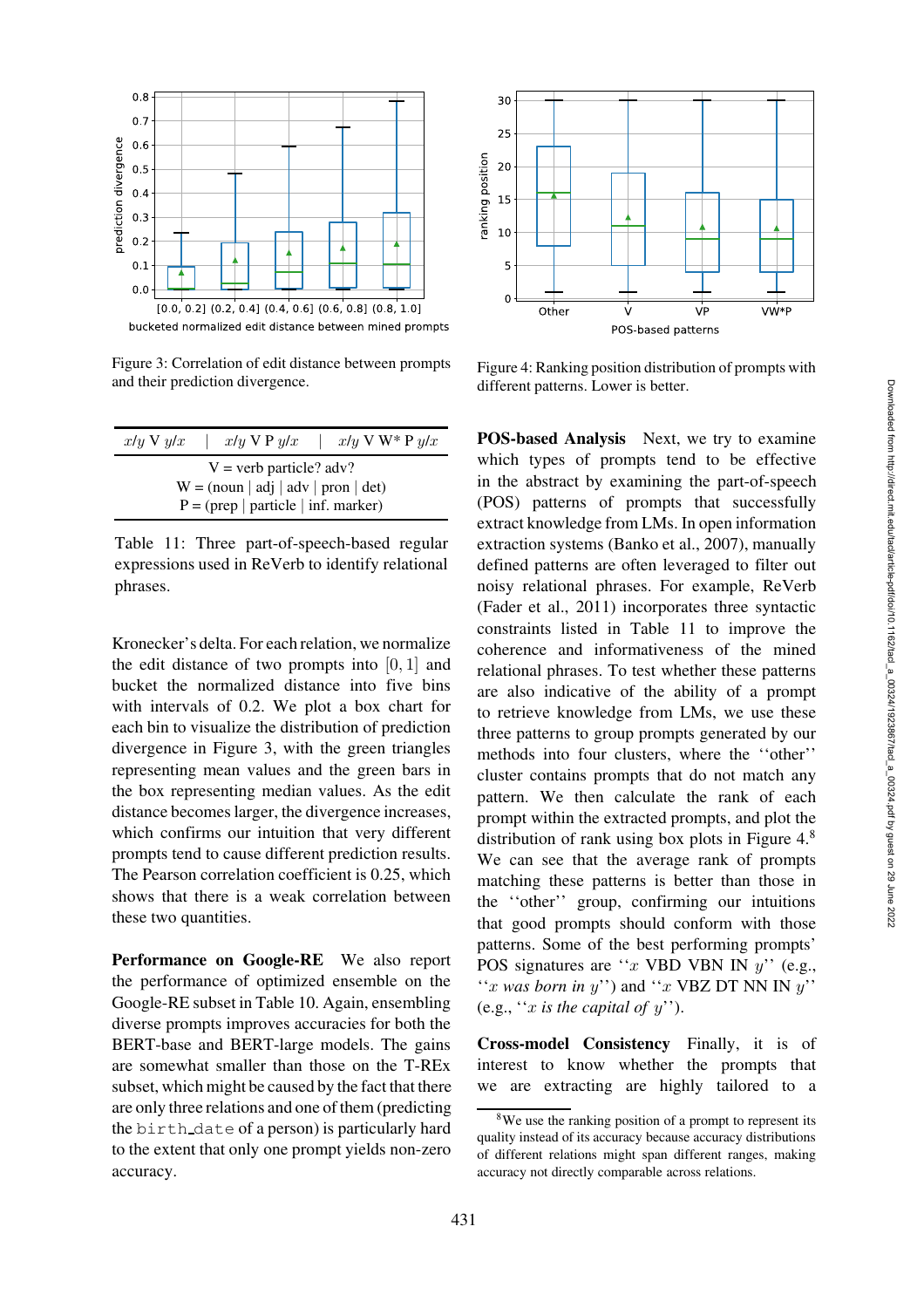| <b>Test</b>  |      | <b>BERT-base</b> | <b>BERT-large</b> |      |  |
|--------------|------|------------------|-------------------|------|--|
| <b>Train</b> | base | large            | large             | base |  |
| Mine         | 38.9 | 38.7             | 43.7              | 42.2 |  |
| Mine+Man     | 39.6 | 40.1             | 43.9              | 42.2 |  |
| Mine+Para    | 36.2 | 35.6             | 40.1              | 39.0 |  |
| Man+Para     | 37.3 | 35.6             | 38.8              | 37.5 |  |

<span id="page-9-1"></span>Table 12: Cross-model micro-averaged accuracy  $(\%)$ . The first row is the model to test, and the second row is the model on which prompt weights are learned.

specific model, or whether they can generalize across models. To do so, we use two settings: One compares BERT-base and BERT-large, the same model architecture with different sizes; the other compares BERT-base and ERNIE, different model architectures with a comparable size. In each setting, we compare when the optimization-based ensembles are trained on the same model, or when they are trained on one model and tested on the other. As shown in [Tables 12](#page-9-1) and [13,](#page-9-2) we found that in general there is usually some drop in performance in the cross-model scenario (third and fifth columns), but the losses tend to be small, and the highest performance when querying BERTbase is actually achieved by the weights optimized on BERT-large. Notably, the best accuracies of 40.1% and 42.2% [\(Table 12\)](#page-9-1) and 39.5% and 40.5% [\(Table 13\)](#page-9-2) with the weights optimized on the other model are still much higher than those obtained by the manual prompts, indicating that optimized prompts still afford large gains across models. Another interesting observation is that the drop in performance on ERNIE (last two columns in [Table 13\)](#page-9-2) is larger than that on BERT-large (last two columns in [Table 12\)](#page-9-1) using weights optimized on BERT-base, indicating that models sharing the same architecture benefit more from the same prompts.

<span id="page-9-0"></span>Linear vs. Log-linear Combination As mentioned in § [4.2,](#page-3-4) we use log-linear combination of probabilities in our main experiments. However, it is also possible to calculate probabilities through regular linear interpolation:

$$
P(y|x,r) = \sum_{i=1}^{K} \frac{1}{K} P_{LM}(y|x,t_{r,i})
$$
 (4)

| <b>Test</b>  | <b>BERT</b> |              | <b>ERNIE</b> |             |  |
|--------------|-------------|--------------|--------------|-------------|--|
| <b>Train</b> | <b>BERT</b> | <b>ERNIE</b> | <b>ERNIE</b> | <b>BERT</b> |  |
| Mine         | 38.9        | 38.0         | 42.3         | 38.7        |  |
| Mine+Man     | 39.6        | 39.5         | 43.8         | 40.5        |  |
| Mine+Para    | 36.2        | 34.2         | 40.1         | 39.0        |  |
| Man+Para     | 37.3        | 35.2         | 41.1         | 40.3        |  |

<span id="page-9-2"></span>Table 13: Cross-model micro-averaged accuracy (%). The first row is the model to test, and the second row is the model on which prompt weights are learned.



<span id="page-9-3"></span>Figure 5: Performance of two interpolation methods.

We compare these two ways to combine predictions from multiple mined prompts in [Figure 5](#page-9-3)  $(§ 4.2)$  $(§ 4.2)$ . We assume that log-linear combination outperforms linear combination because log probabilities make it possible to penalize objects that are very unlikely given any certain prompt.

#### 6 Omitted Design Elements

Finally, in addition to the elements of our main proposed methodology in  $\S$  [3](#page-2-0) and  $\S$  [4,](#page-3-0) we experimented with a few additional methods that did not prove highly effective, and thus were omitted from our final design. We briefly describe these below, along with cursory experimental results.

## 6.1 LM-aware Prompt Generation

We examined methods to generate prompts by solving an optimization problem that maximizes the probability of producing the ground-truth objects with respect to the prompts:

$$
t_r^* = \arg\max_{t_r} P_{\text{LM}}(y|x, t_r),
$$

where  $P_{LM}(y|x, t_r)$  is parameterized with a pretrained LM. In other words, this method directly searches for a prompt that causes the LM to assign ground-truth objects the highest probability.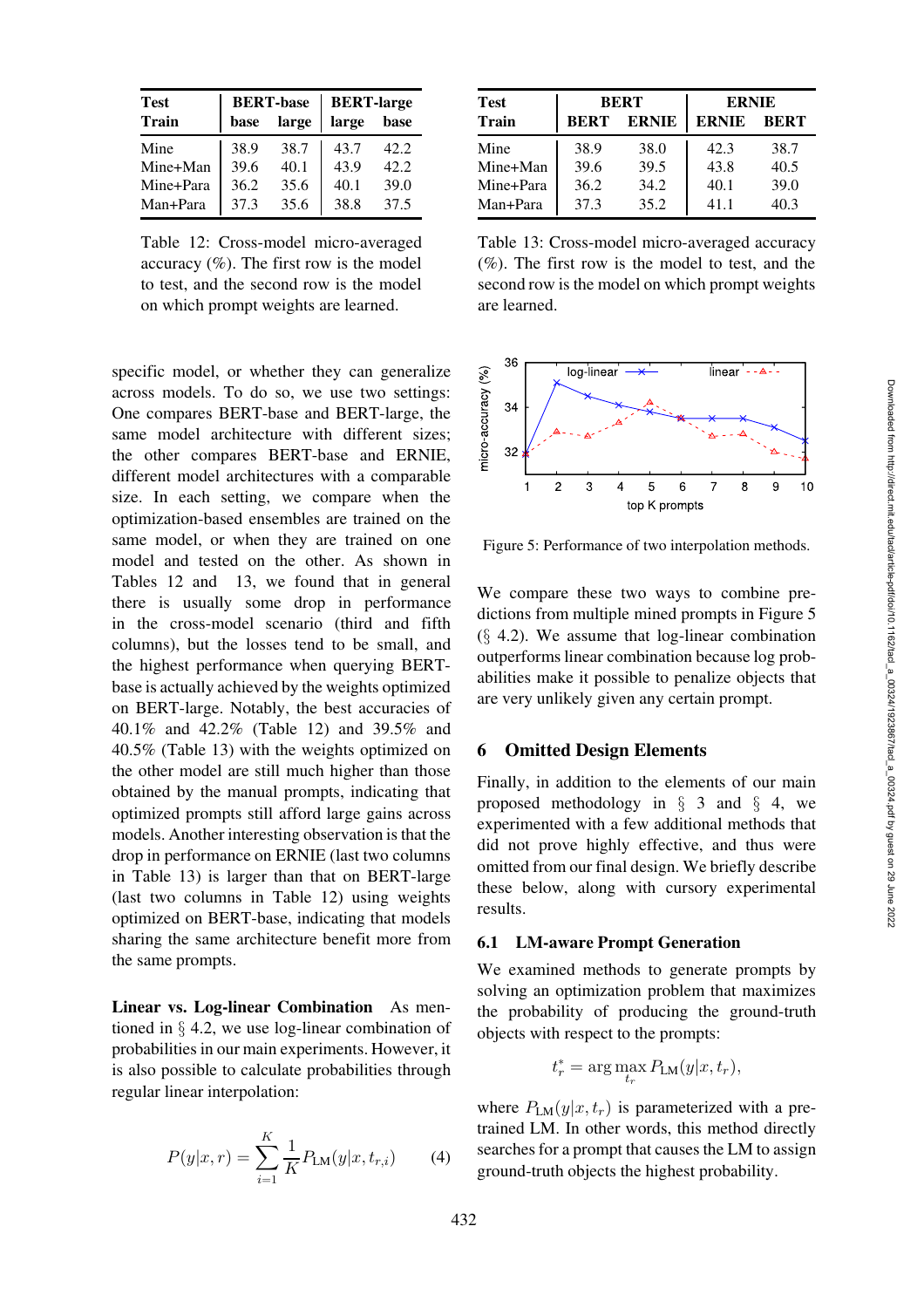| Prompts Top1 Top3 Top5 Opti. Oracle |      |      |      |      |      |
|-------------------------------------|------|------|------|------|------|
| before                              | 31.9 | 34.5 | 33.8 | 38.1 | 47.9 |
| after                               | 30.2 | 32.5 | 34.7 | 37.5 | 50.8 |

<span id="page-10-1"></span>Table 14: Micro-averaged accuracy (%) before and after LM-aware prompt fine-tuning.

Solving this problem of finding text sequences that optimize some continuous objective has been studied both in the context of end-to-end sequence generation [\(Hoang et al.](#page-12-6), [2017](#page-12-6)), and in the context of making small changes to an existing input for adve[rsarial attacks](#page-15-3) [\(Ebrahimi et al.](#page-12-7)[,](#page-15-3) [2018](#page-12-7)[;](#page-15-3) Wallace et al., [2019\)](#page-15-3). However, we found that directly optimizing prompts guided by gradients was unstable and often yielded prompts in unnatural English in our preliminary experiments. Thus, we instead resorted to a more straightforward hillclimbing method that starts with an initial prompt, then masks out one token at a time and replaces it with the most probable token conditioned on the other tokens, inspired by the mask-predict decoding algorithm used in non-autoregressive machine translation [\(Ghazvininejad et al.](#page-12-8), [2019](#page-12-8)):<sup>[9](#page-10-0)</sup>

$$
P_{LM}(w_i|t_r \setminus i) = \frac{\sum_{\langle x,y \rangle \in \mathcal{R}} P_{LM}(w_i|x, t_r \setminus i, y)}{|\mathcal{R}|},
$$

where  $w_i$  is the *i*-th token in the prompt and  $t_r \setminus i$ is the prompt with the  $i$ -th token masked out. We followed a simple rule that modifies a prompt from left to right, and this is repeated until convergence.

We used this method to refine all the mined and manual prompts on the T-REx-train dataset, and display their performance on the T-REx dataset in [Table 14.](#page-10-1) After fine-tuning, the oracle performance increased significantly, while the ensemble performances (both rank-based and optimizationbased) dropped slightly. This indicates that LM-aware fine-tuning has the potential to discover better prompts, but some portion of the refined prompts may have over-fit to the training set upon which they were optimized.

| <b>Features</b>      | Mine         |              | <b>Paraphrase</b> |              |  |
|----------------------|--------------|--------------|-------------------|--------------|--|
|                      | macro        | micro        | macro             | micro        |  |
| forward<br>+backward | 38.1<br>38.2 | 25.2<br>25.5 | 37.3<br>374       | 25.0<br>25.2 |  |

<span id="page-10-2"></span>Table 15: Performance (%) of using forward and backward features with BERT-base.

## 6.2 Forward and Backward Probabilities

Finally, given class imbalance and the propensity of the model to over-predict the majority object, we examine a method to encourage the model to predict subject-object pairs that are more strongly aligned. Inspired by the maximum mutual information objective used in [Li et al.](#page-13-8) [\(2016a\)](#page-13-8), we add the backward log probability  $\log P_{LM}(x|y, t_{r,i})$  of each prompt to our optimization-based scoring function in Equation [3.](#page-3-6) Due to the large search space for objects, we turn to an approximation approach that only computes backward probability for the most probable  $B$  objects given by the forward probability at both training and test time. As shown in [Table 15,](#page-10-2) the improvement resulting from backward probability is small, indicating that a diversity-promoting scoring function might not be necessary for knowledge retrieval from LMs.

# 7 Related Work

Much work has focused on understanding the internal representations in neural NLP models [\(Belinkov and Glass, 2019\)](#page-11-4), either by using extrinsic probing tasks to examine whether certain linguistic properties can be predicted from those representations [\(Shi et al., 2016;](#page-14-9) [Linzen et al.](#page-13-9), [2016](#page-13-9); [Belinkov et al.](#page-11-5), [2017](#page-11-5)), or by ablations to the models to investigate how [behavior varies](#page-14-10) [\(Li et al.](#page-13-10)[,](#page-14-10) [2016b](#page-13-10)[;](#page-14-10) Smith et al., [2017\)](#page-14-10). For contextualized representations in particular, a broad suite of NLP tasks are used to analyze both syntactic and semantic properties, providing evidence that contextualized representations encode linguistic knowledge in different layers [\(Hewitt and Manning](#page-12-9), [2019;](#page-12-9) [Tenney et al., 2019a;](#page-14-11) [Tenney et al.](#page-14-12), [2019b;](#page-14-12) [Jawahar et al.](#page-13-11), [2019](#page-13-11); [Goldberg](#page-12-10), [2019\)](#page-12-10).

Different from analyses probing the representations themselves, our work follows [Petroni et al.](#page-14-3)  $(2019)$  $(2019)$ ; Pörner et al.  $(2019)$  in probing for factual

<span id="page-10-0"></span><sup>&</sup>lt;sup>9</sup>In theory, this algorithm can be applied to both masked LMs like BERT and traditional left-to-right LMs, since the masked probability can be computed using Bayes' theorem for traditional LMs. However, in practice, due to the large size of vocabulary, it can only be approximated with beam search, or computed with more complicated continuous optimization algorithms [\(Hoang et al.](#page-12-6), [2017\)](#page-12-6).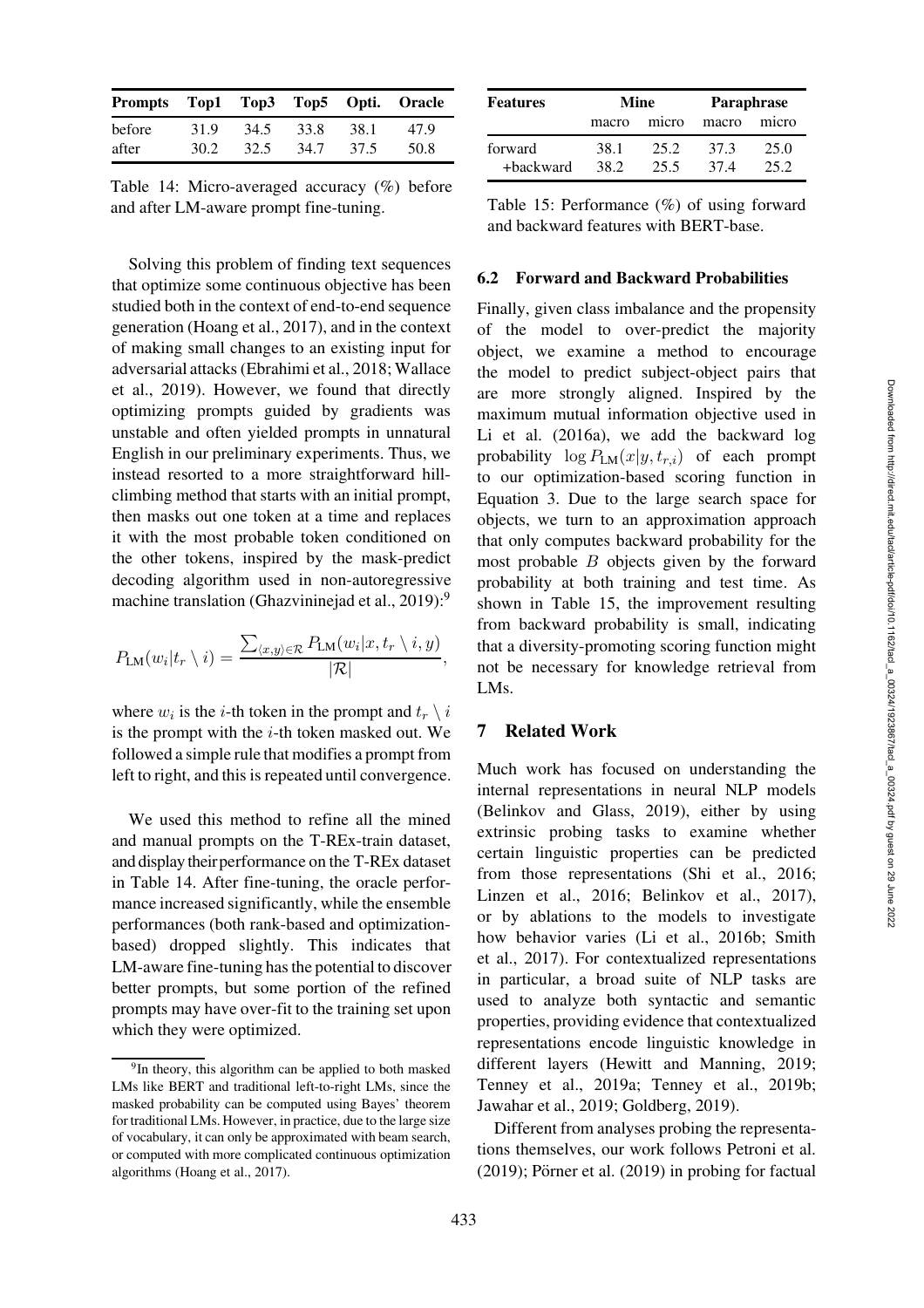knowledge. They use manually defined prompts, which may be under-estimating the true performance obtainable by LMs. Concurrently to this work, [Bouraoui et al. \(2020](#page-12-11)) made a similar observation that using different prompts can help better extract relational knowledge from LMs, but they use models explicitly trained for relation extraction whereas our methods examine the knowledge included in LMs without any additional training.

Orthogonally, some previous works integrate external knowledge bases so that the language generation process is explicitly conditioned on symbolic knowledge [\(Ahn et al., 2016](#page-11-6); [Yang et al.,](#page-15-4) [2017](#page-15-4); [Logan et al.](#page-12-12), [2019](#page-12-12); [Hayashi et al.](#page-12-13), [2020\)](#page-12-13). Similar extensions have been applied to pre-trained LMs like BERT, where contextualized representation[s are enhanced with entity embeddings \(](#page-15-2)Zhang et al., [2019](#page-15-2); [Peters et al., 2019](#page-13-5); Pörner et al., [2019\)](#page-14-8). In contrast, we focus on better knowledge retrieval through prompts from LMs as-is, without modifying them.

## 8 Conclusion

In this paper, we examined the importance of the prompts used in retrieving factual knowledge from language models. We propose mining-based and paraphrasing-based methods to systematically generate diverse prompts to query specific pieces of relational knowledge. Those prompts, when combined together, improve factual knowledge retrieval accuracy by 8%, outperforming manually designed prompts by a large margin. Our analysis indicates that LMs are indeed more knowledgeable than initially indicated by previous results, but they are also quite sensitive to how we query them. This indicates potential future directions such as (1) more robust LMs that can be queried in different ways but still return similar results, (2) methods to incorporate factual knowledge in LMs, and (3) further improvements in optimizing methods to query LMs for knowledge. Finally, we have released all our learned prompts to the community as the LM Prompt and Query Archive (LPAQA), available at: <https://github.com/jzbjyb/LPAQA>.

#### Acknowledgments

This work was supported by a gift from Bosch Research and NSF award no. 1815287. We would like to thank Paul Michel, Hiroaki Hayashi, Pengcheng Yin, and Shuyan Zhou for their insightful comments and suggestions.

#### References

- <span id="page-11-1"></span>Eugene Agichtein and Luis Gravano. 2000. *Snowball*: Extracting relations from large plaintext collections. In *Proceedings of the Fifth ACM Conference on Digital Libraries, June 2-7, 2000, San Antonio, TX, USA*, pages 85–94. ACM.
- <span id="page-11-6"></span>Sungjin Ahn, Heeyoul Choi, Tanel Pärnamaa, and Yoshua Bengio. 2016. A neural knowledge language model. *CoRR*, abs/1608.00318v2.
- <span id="page-11-0"></span>Livio Baldini Soares, Nicholas FitzGerald, Jeffrey Ling, and Tom Kwiatkowski. 2019. Matching the blanks: Distributional similarity for relation learning. In *Proceedings of the 57th Annual Meeting of the Association for Computational Linguistics*, pages 2895–2905, Florence, Italy. Association for Computational Linguistics.
- <span id="page-11-3"></span>Michele Banko, Michael J. Cafarella, Stephen Soderland, Matthew Broadhead, and Oren Etzioni. 2007. Open information extraction from the web. In *IJCAI 2007, Proceedings of the 20th International Joint Conference on Artificial Intelligence, Hyderabad, India, January 6-12, 2007*, pages 2670–2676.
- <span id="page-11-5"></span>Yonatan Belinkov, Nadir Durrani, Fahim Dalvi, Hassan Sajjad, and James Glass. 2017. What do neural machine translation models learn about morphology? In *Proceedings of the 55th Annual Meeting of the Association for Computational Linguistics (Volume 1: Long Papers)*, pages 861–872, Vancouver, Canada. Association for Computational Linguistics.
- <span id="page-11-4"></span>Yonatan Belinkov and James R. Glass. 2019. Analysis methods in neural language processing: A survey. *Transactions of the Association for Computational Linguistics*, 7:49–72.
- <span id="page-11-2"></span>Rahul Bhagat and Deepak Ravichandran. 2008. Large scale acquisition of paraphrases for learning surface patterns. In *Proceedings*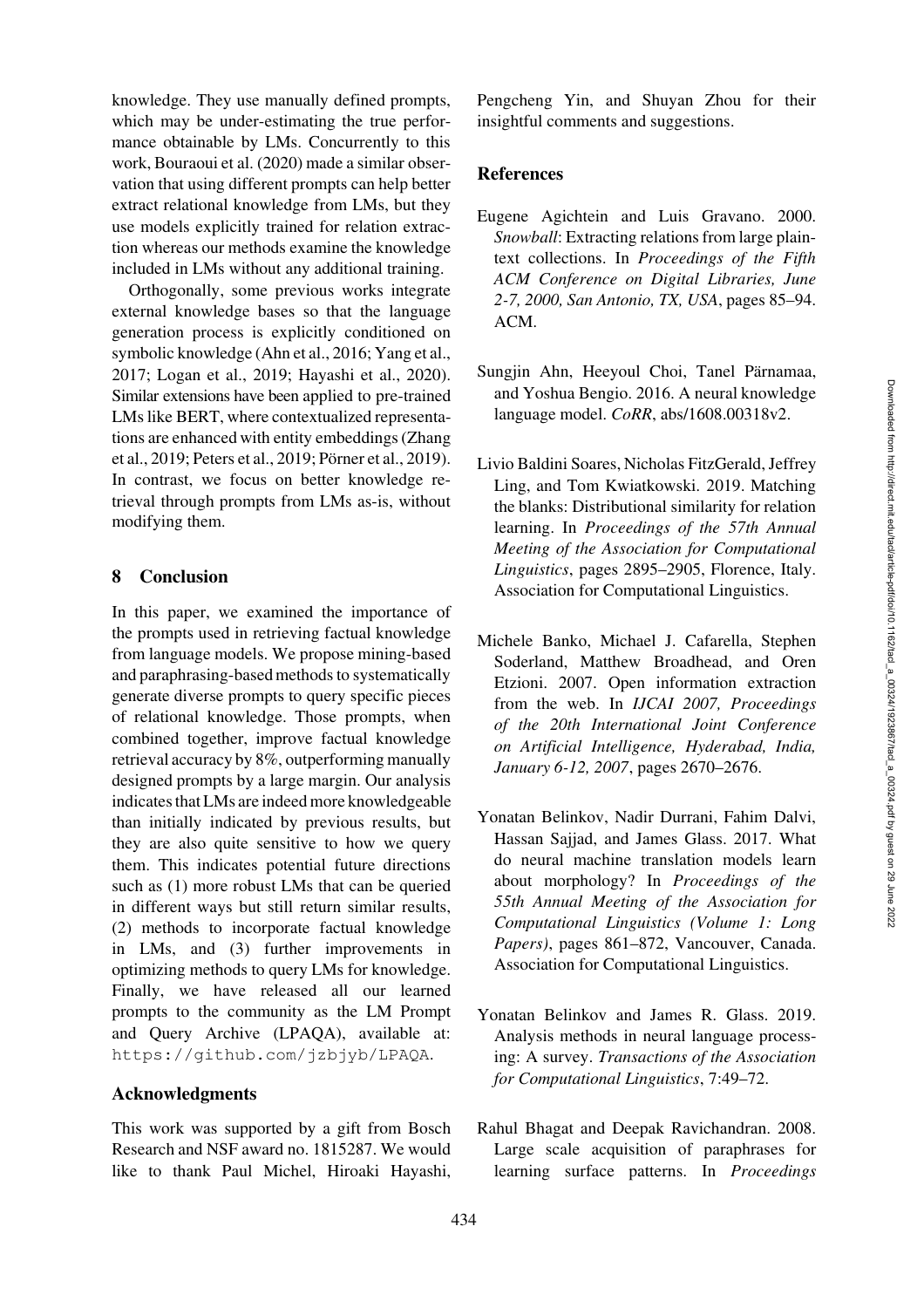*of ACL-08: HLT*, pages 674–682, Columbus, Ohio. Association for Computational Linguistics.

- <span id="page-12-11"></span>Zied Bouraoui, Jose Camacho-Collados, and Steven Schockaert. 2020. Inducing relational knowledge from BERT. In *Thirty-Fourth AAAI Conference on Artificial Intelligence (AAAI)*, New York, USA.
- <span id="page-12-3"></span>Claudio Carpineto and Giovanni Romano. 2012. A survey of automatic query expansion in information retrieval. *ACM, Computing Surveys*, 44(1):1:1–1:50.
- <span id="page-12-1"></span>Andrew M. Dai and Quoc V. Le. 2015. Semi-supervised sequence learning. In *Advances in Neural Information Processing Systems 28: Annual Conference on Neural Information Processing Systems 2015, December 7-12, 2015, Montreal, Quebec, Canada*, pages 3079–3087.
- <span id="page-12-2"></span>Jacob Devlin, Ming-Wei Chang, Kenton Lee, and Kristina Toutanova. 2019. BERT: Pretraining of deep bidirectional transformers for language understanding. In *Proceedings of the 2019 Conference of the North American Chapter of the Association for Computational Linguistics: Human Language Technologies, NAACL-HLT 2019, Minneapolis, MN, USA, June 2-7, 2019, Volume 1 (Long and Short Papers)*, pages 4171–4186.
- <span id="page-12-7"></span>Javid Ebrahimi, Anyi Rao, Daniel Lowd, and Dejing Dou. 2018. HotFlip: White-box adversarial examples for text classification. In *Proceedings of the 56th Annual Meeting of the Association for Computational Linguistics (Volume 2: Short Papers)*, pages 31–36, Melbourne, Australia, Association for Computational Linguistics.
- <span id="page-12-4"></span>Hady ElSahar, Pavlos Vougiouklis, Arslen Remaci, Christophe Gravier, Jonathon S. Hare, Frédérique Laforest, and Elena Simperl. 2018. T-REx: A large scale alignment of natural language with knowledge base triples. In *Proceedings of the Eleventh International Conference on Language Resources and Evaluation, LREC 2018, Miyazaki, Japan, May 7-12, 2018*.
- <span id="page-12-5"></span>Anthony Fader, Stephen Soderland, and Oren Etzioni. 2011. Identifying relations for open

information extraction. In *Proceedings of the 2011 Conference on Empirical Methods in Natural Language Processing, EMNLP 2011, 27-31 July 2011, John McIntyre Conference Centre, Edinburgh, UK, A meeting of SIGDAT, a Special Interest Group of the ACL*, pages 1535–1545.

- <span id="page-12-0"></span>Michael Gamon, Anthony Aue, and Martine Smets. 2005. Sentence-level MT evaluation without reference translations: Beyond language modeling. In *Proceedings of EAMT*, pages 103–111.
- <span id="page-12-8"></span>Marjan Ghazvininejad, Omer Levy, Yinhan Liu, and Luke Zettlemoyer. 2019. Mask-predict: Parallel decoding of conditional masked language models. In *Proceedings of the 2019 Conference on Empirical Methods in Natural Language Processing and the 9th International Joint Conference on Natural Language Processing (EMNLP-IJCNLP)*, pages 6114–6123, Hong Kong, China. Association for Computational Linguistics.
- <span id="page-12-10"></span>Yoav Goldberg. 2019. Assessing BERT's syntactic abilities. *CoRR*, abs/1901.05287v1.
- <span id="page-12-13"></span>Hiroaki Hayashi, Zecong Hu, Chenyan Xiong, and Graham Neubig. 2020. Latent relation language models. In *Thirty-Fourth AAAI Conference on Artificial Intelligence (AAAI)*, New York, USA.
- <span id="page-12-9"></span>John Hewitt and Christopher D. Manning. 2019. A structural probe for finding syntax in word representations. In *Proceedings of the 2019 Conference of the North American Chapter of the Association for Computational Linguistics: Human Language Technologies, NAACL-HLT 2019, Minneapolis, MN, USA, June 2-7, 2019, Volume 1 (Long and Short Papers)*, pages 4129–4138.
- <span id="page-12-6"></span>Cong Duy Vu Hoang, Gholamreza Haffari, and Trevor Cohn. 2017. Towards decoding as continuous optimisation in neural machine translation. In *Proceedings of the 2017 Conference on Empirical Methods in Natural Language Processing*, pages 146–156, Copenhagen, Denmark. Association for Computational Linguistics.
- <span id="page-12-12"></span>Robert L. Logan IV, Nelson F. Liu, Matthew E. Peters, Matt Gardner, and Sameer Singh.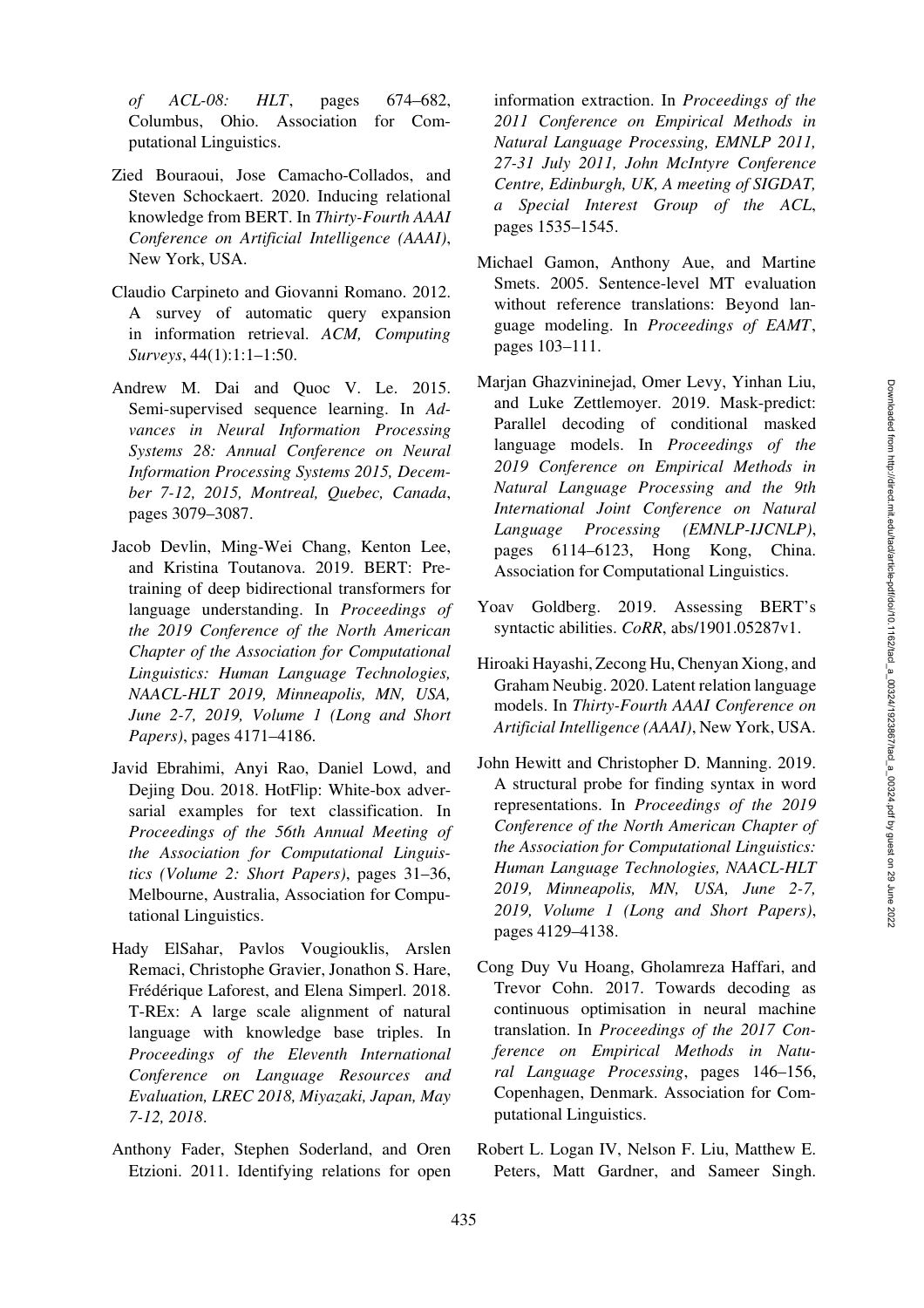2019. Barack's wife Hillary: Using knowledge graphs for fact-aware language modeling. In *Proceedings of the 57th Conference of the Association for Computational Linguistics, ACL 2019, Florence, Italy, July 28- August 2, 2019, Volume 1: Long Papers*, pages 5962–5971.

- <span id="page-13-11"></span>Ganesh Jawahar, Benoît Sagot, and Djamé Seddah. 2019. What does BERT learn about the structure of language? In *Proceedings of the 57th Conference of the Association for Computational Linguistics, ACL 2019, Florence, Italy, July 28- August 2, 2019, Volume 1: Long Papers*, pages 3651–3657.
- <span id="page-13-7"></span>Diederik P. Kingma and Jimmy Ba. 2015. Adam: A method for stochastic optimization. In *3rd International Conference on Learning Representations, ICLR 2015, San Diego, CA, USA, May 7-9, 2015, Conference Track Proceedings*.
- <span id="page-13-8"></span>Jiwei Li, Michel Galley, Chris Brockett, Jianfeng Gao, and Bill Dolan. 2016a. A diversitypromoting objective function for neural conversation models. In *NAACL HLT 2016, The 2016 Conference of the North American Chapter of the Association for Computational Linguistics: Human Language Technologies, San Diego California, USA, June 12-17, 2016*, pages 110–119.
- <span id="page-13-10"></span>Jiwei Li, Will Monroe, and Dan Jurafsky. 2016b. Understanding neural networks through representation erasure. *CoRR*, abs/1612.08220v3.
- <span id="page-13-9"></span>Tal Linzen, Emmanuel Dupoux, and Yoav Goldberg. 2016. Assessing the ability of LSTMs to learn syntax-sensitive dependencies. *Transactions of the Association for Computational Linguistics*, 4:521–535.
- <span id="page-13-4"></span>Jonathan Mallinson, Rico Sennrich, and Mirella Lapata. 2017. Paraphrasing revisited with neural machine translation. In *Proceedings of the 15th Conference of the European Chapter of the Association for Computational Linguistics: Volume 1, Long Papers*, pages 881–893, Valencia, Spain. Association for Computational Linguistics.
- <span id="page-13-3"></span>Bryan McCann, Nitish Shirish Keskar, Caiming Xiong, and Richard Socher. 2018. The natural language decathlon: Multitask learning as question answering. *CoRR*, abs/1806.08730v1.
- <span id="page-13-1"></span>Oren Melamud, Jacob Goldberger, and Ido Dagan. 2016. context2vec: Learning generic context embedding with bidirectional LSTM. In *Proceedings of the 20th SIGNLL Conference on Computational Natural Language Learning, CoNLL 2016, Berlin, Germany, August 11-12, 2016*, pages 51–61.
- Gábor Melis, Chris Dyer, and Phil Blunsom. 2018. On the state of the art of evaluation in neural language models. In *6th International Conference on Learning Representations, ICLR 2018, Vancouver, BC, Canada, April 30 - May 3, 2018, Conference Track Proceedings*.
- Stephen Merity, Nitish Shirish Keskar, and Richard Socher. 2018. Regularizing and optimizing LSTM language models. In *6th International Conference on Learning Representations, ICLR 2018, Vancouver, BC, Canada, April 30 - May 3, 2018, Conference Track Proceedings*.
- <span id="page-13-0"></span>Tomas Mikolov and Geoffrey Zweig. 2012. Context dependent recurrent neural network language model. In *2012 IEEE Spoken Language Technology Workshop (SLT)*, pages 234–239. IEEE.
- <span id="page-13-6"></span>Nathan Ng, Kyra Yee, Alexei Baevski, Myle Ott, Michael Auli, and Sergey Edunov. 2019. Facebook FAIR's WMT19 news translation task submission. In *Proceedings of the Fourth Conference on Machine Translation, WMT 2019, Florence, Italy, August 1-2, 2019 - Volume 2: Shared Task Papers, Day 1*, pages 314–319.
- <span id="page-13-2"></span>Matthew E. Peters, Mark Neumann, Mohit Iyyer, Matt Gardner, Christopher Clark, Kenton Lee, and Luke Zettlemoyer. 2018. Deep contextualized word representations. In *Proceedings of the 2018 Conference of the North American Chapter of the Association for Computational Linguistics: Human Language Technologies, NAACL-HLT 2018, New Orleans, Louisiana, USA, June 1-6, 2018, Volume 1 (Long Papers)*, pages 2227–2237.
- <span id="page-13-5"></span>Matthew E. Peters, Mark Neumann, Robert Logan, Roy Schwartz, Vidur Joshi, Sameer Singh, and Noah A. Smith. 2019. Knowledge enhanced contextual word representations. In *Proceedings of the 2019 Conference*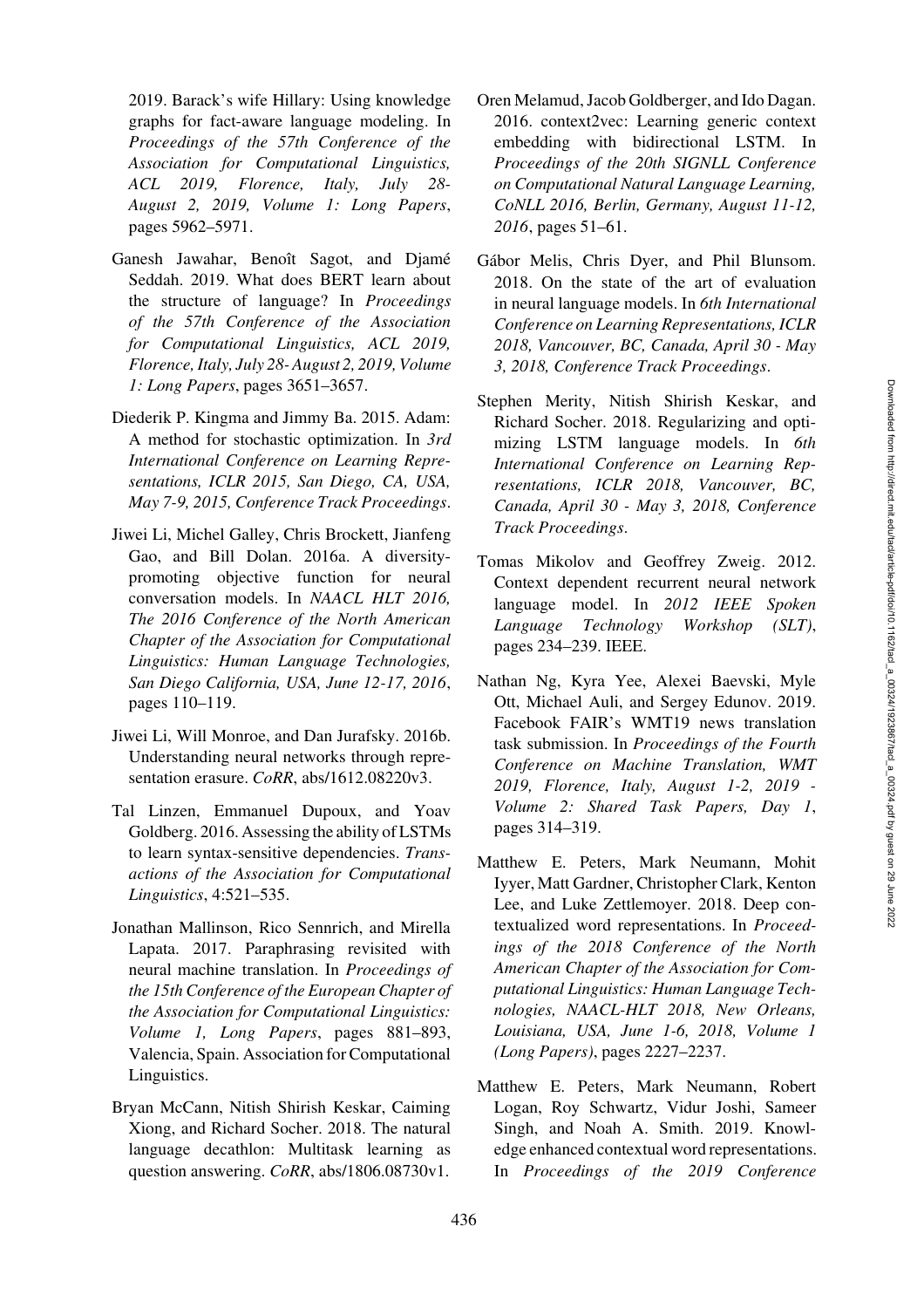*on Empirical Methods in Natural Language Processing and the 9th International Joint Conference on Natural Language Processing (EMNLP-IJCNLP)*, pages 43–54, Hong Kong, China. Association for Computational Linguistics.

- <span id="page-14-3"></span>Fabio Petroni, Tim Rocktäschel, Sebastian Riedel, Patrick Lewis, Anton Bakhtin, Yuxiang Wu, and Alexander Miller. 2019. Language models as knowledge bases? In *Proceedings of the 2019 Conference on Empirical Methods in Natural Language Processing and the 9th International Joint Conference on Natural Language Processing (EMNLP-IJCNLP)*, pages 2463–2473, Hong Kong, China. Association for Computational Linguistics.
- <span id="page-14-8"></span>Nina Pörner, Ulli Waltinger, and Hinrich Schütze. 2019. BERT is not a knowledge base (yet): Factual knowledge vs. Namebased reasoning in unsupervised QA. *CoRR*, abs/1911.03681v1.
- <span id="page-14-0"></span>Alec Radford, Jeffrey Wu, Rewon Child, David Luan, Dario Amodei, and Ilya Sutskever. 2019. Language models are unsupervised multitask learners. *OpenAI Blog*, 1(8).
- <span id="page-14-1"></span>Nazneen Fatema Rajani, Bryan McCann, Caiming Xiong, and Richard Socher. 2019. Explain yourself! Leveraging language models for commonsense reasoning. In *Proceedings of the 57th Annual Meeting of the Association for Computational Linguistics*, pages 4932–4942, Florence, Italy. Association for Computational Linguistics.
- <span id="page-14-4"></span>Deepak Ravichandran and Eduard Hovy. 2002. Learning surface text patterns for a question answering system. In *Proceedings of the 40th annual meeting on association for computational linguistics*, pages 41–47. Association for Computational Linguistics.
- <span id="page-14-6"></span>Lorenza Romano, Milen Kouylekov, Idan Szpektor, Ido Dagan, and Alberto Lavelli. 2006. Investigating a generic paraphrasebased approach for relation extraction. In *11th Conference of the European Chapter of the Association for Computational Linguistics*, Trento, Italy. Association for Computational Linguistics.
- <span id="page-14-2"></span>Maarten Sap, Ronan Le Bras, Emily Allaway, Chandra Bhagavatula, Nicholas Lourie, Hannah Rashkin, Brendan Roof, Noah A. Smith, and Yejin Choi. 2019. Atomic: An atlas of machine commonsense for if-then reasoning. In *Proceedings of the AAAI Conference on Artificial Intelligence*, volume 33, pages 3027–3035.
- <span id="page-14-7"></span>Rico Sennrich, Barry Haddow, and Alexandra Birch. 2016. Improving neural machine translation models with monolingual data. In *Proceedings of the 54th Annual Meeting of the Association for Computational Linguistics, ACL 2016, August 7-12, 2016, Berlin, Germany, Volume 1: Long Papers*.
- <span id="page-14-9"></span>Xing Shi, Inkit Padhi, and Kevin Knight. 2016. Does string-based neural MT learn source syntax? In *Proceedings of the 2016 Conference on Empirical Methods in Natural Language Processing*, pages 1526–1534, Austin, Texas. Association for Computational Linguistics.
- <span id="page-14-10"></span>Noah A. Smith, Chris Dyer, Miguel Ballesteros, Graham Neubig, Lingpeng Kong, and Adhiguna Kuncoro. 2017. What do recurrent neural network grammars learn about syntax? In *Proceedings of the 15th Conference of the European Chapter of the Association for Computational Linguistics, EACL 2017, Valencia, Spain, April 3-7, 2017, Volume 1: Long Papers*, pages 1249–1258.
- <span id="page-14-11"></span>Ian Tenney, Dipanjan Das, and Ellie Pavlick. 2019a. BERT rediscovers the classical NLP pipeline. In *Proceedings of the 57th Conference of the Association for Computational Linguistics, ACL 2019, Florence, Italy, July 28- August 2, 2019, Volume 1: Long Papers*, pages 4593–4601.
- <span id="page-14-12"></span>Ian Tenney, Patrick Xia, Berlin Chen, Alex Wang, Adam Poliak, R. Thomas McCoy, Najoung Kim, Benjamin Van Durme, Samuel R. Bowman, Dipanjan Das, and Ellie Pavlick. 2019b. What do you learn from context? Probing for sentence structure in contextualized word representations. In *7th International Conference on Learning Representations, ICLR 2019, New Orleans, LA, USA, May 6-9, 2019*.
- <span id="page-14-5"></span>Kristina Toutanova, Danqi Chen, Patrick Pantel, Hoifung Poon, Pallavi Choudhury, and Michael